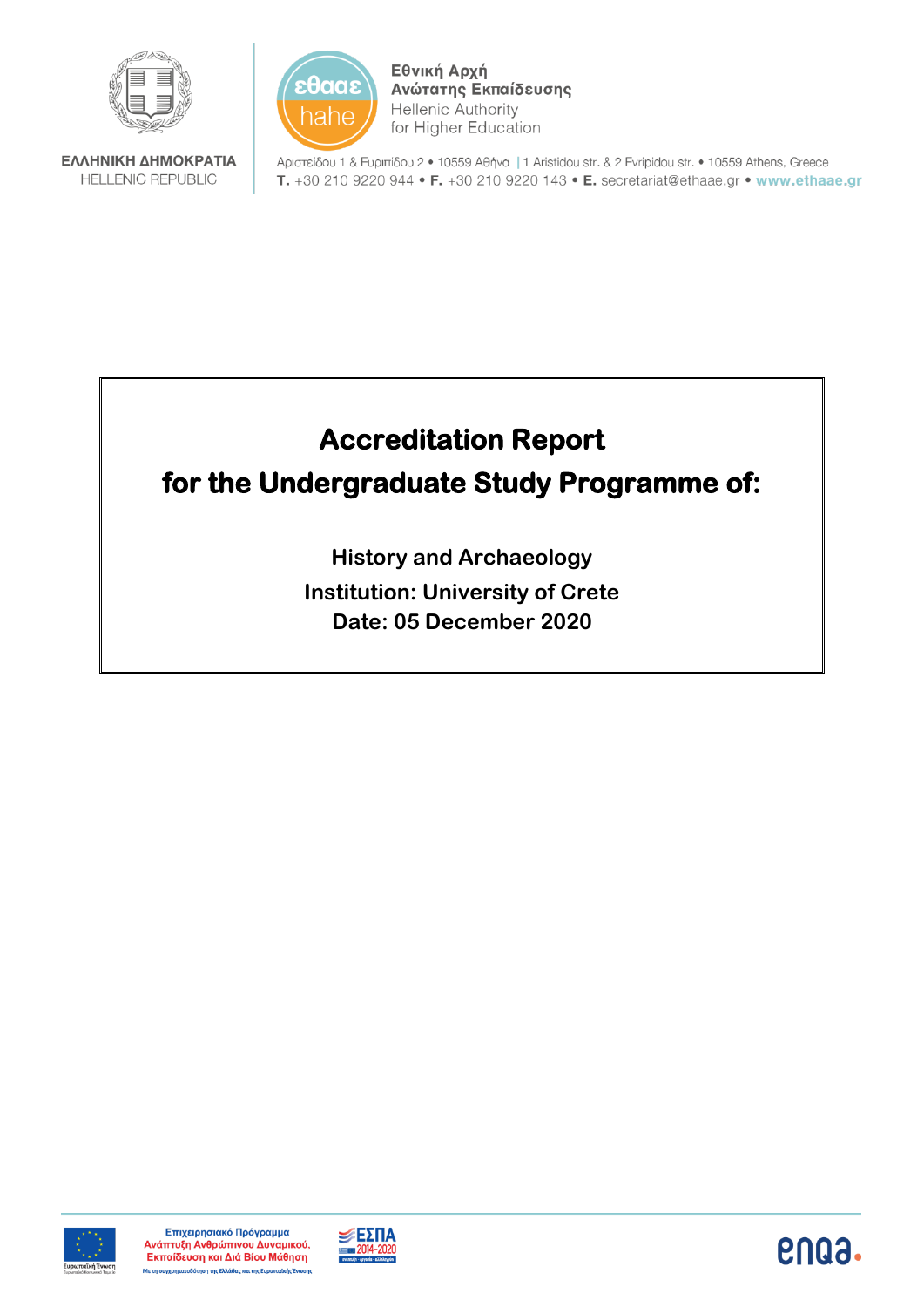Report of the Panel appointed by the HAHE to undertake the review of the Undergraduate Study Programme of **History and Archaeology** of the **University of Crete** for the purposes of granting accreditation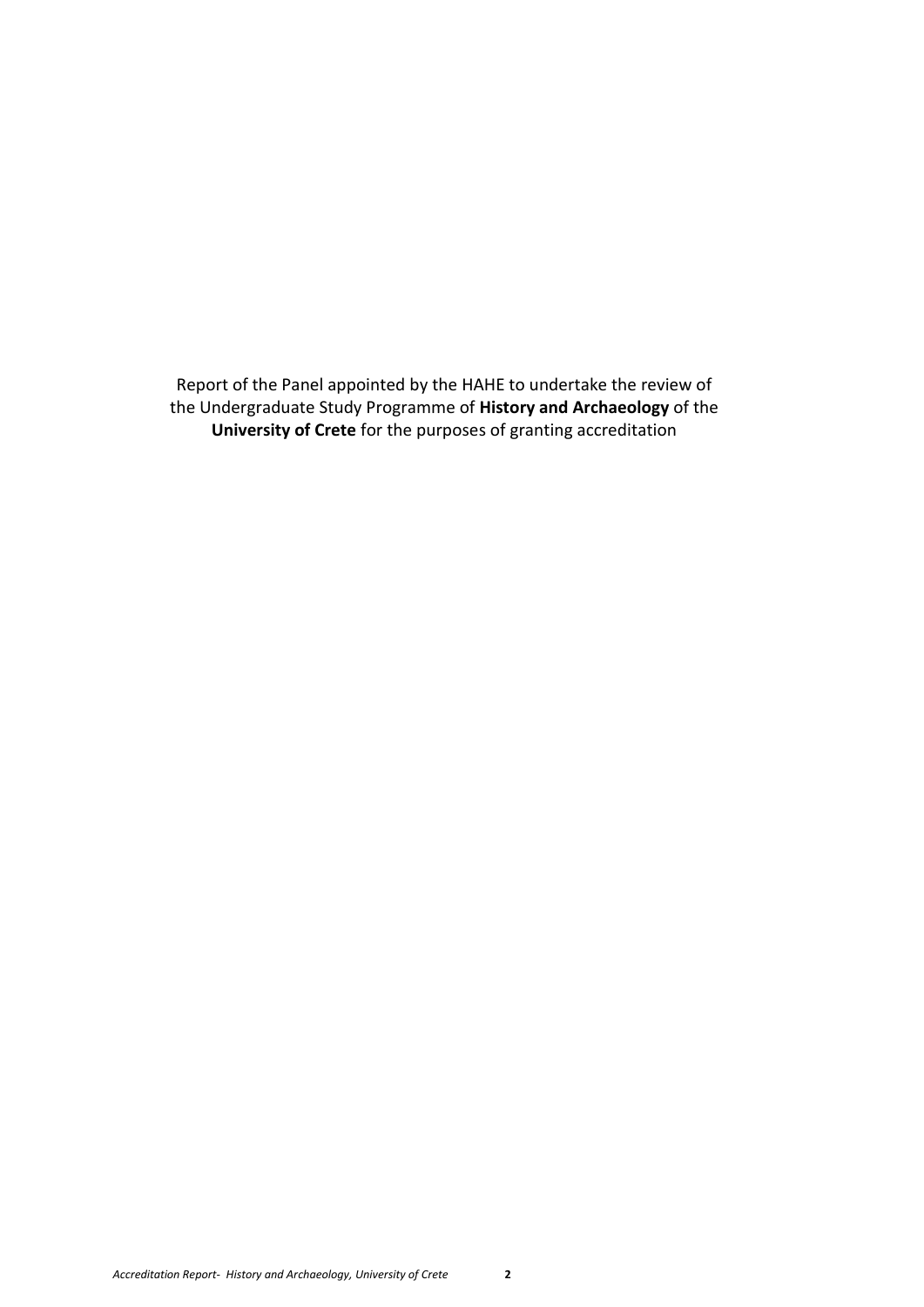## **TABLE OF CONTENTS**

| I.   |                                                                                |  |
|------|--------------------------------------------------------------------------------|--|
| ΙΙ.  |                                                                                |  |
| III. |                                                                                |  |
|      |                                                                                |  |
|      |                                                                                |  |
|      |                                                                                |  |
|      |                                                                                |  |
|      | Principle 4: Student Admission, Progression, Recognition and Certification14   |  |
|      |                                                                                |  |
|      |                                                                                |  |
|      |                                                                                |  |
|      |                                                                                |  |
|      | Principle 9: On-going Monitoring and Periodic Internal Review of Programmes 23 |  |
|      | Principle 9: On-going Monitoring and Periodic Internal Review of Programmes 24 |  |
|      |                                                                                |  |
|      |                                                                                |  |
|      |                                                                                |  |
| I.   |                                                                                |  |
| ΙΙ.  |                                                                                |  |
| III. |                                                                                |  |
| IV.  |                                                                                |  |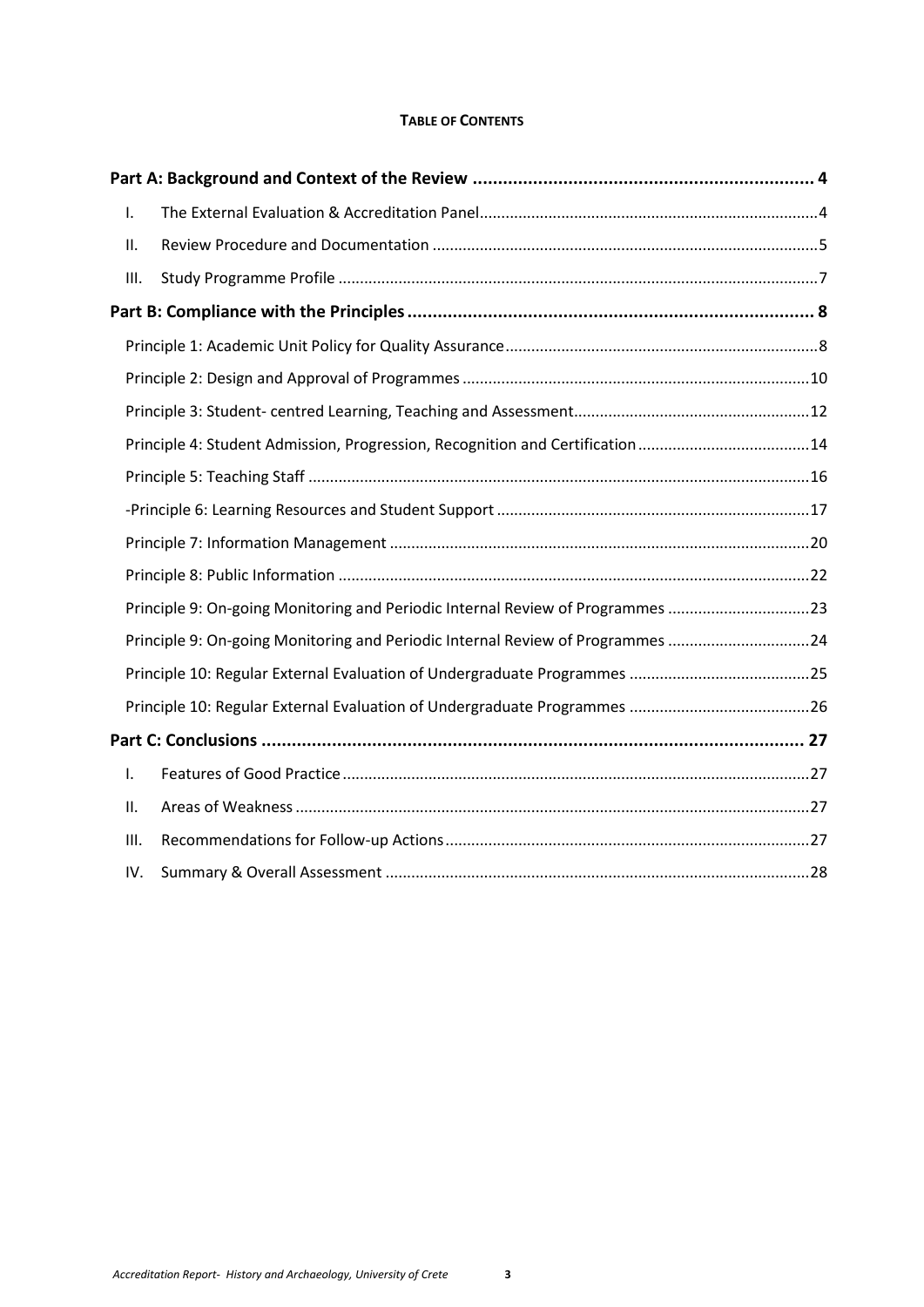# <span id="page-3-0"></span>**PART A: BACKGROUND AND CONTEXT OF THE REVIEW**

# <span id="page-3-1"></span>**I. The External Evaluation & Accreditation Panel**

The Panel responsible for the Accreditation Review of the Undergraduate Study Programme of **History and Archaeology** of the**, University of Crete** comprised the following four (4) members, drawn from the HAHE Register, in accordance with Laws 4009/2011 & 4653/2020:

- **1. Prof. Diamantis Panagiotopoulos (Chair)** University of Heidelberg, Heidelberg, Germany
- **2. Prof. Timothy Duff** University of Reading, Reading, United Kingdom
- **3. Prof. Theodoros Mavrogiannis** University of Cyprus, Nicosia, Cyprus
- **4. Prof. Emeritus Paolo Odorico**  École des Hautes Études en Sciences Sociales Paris, France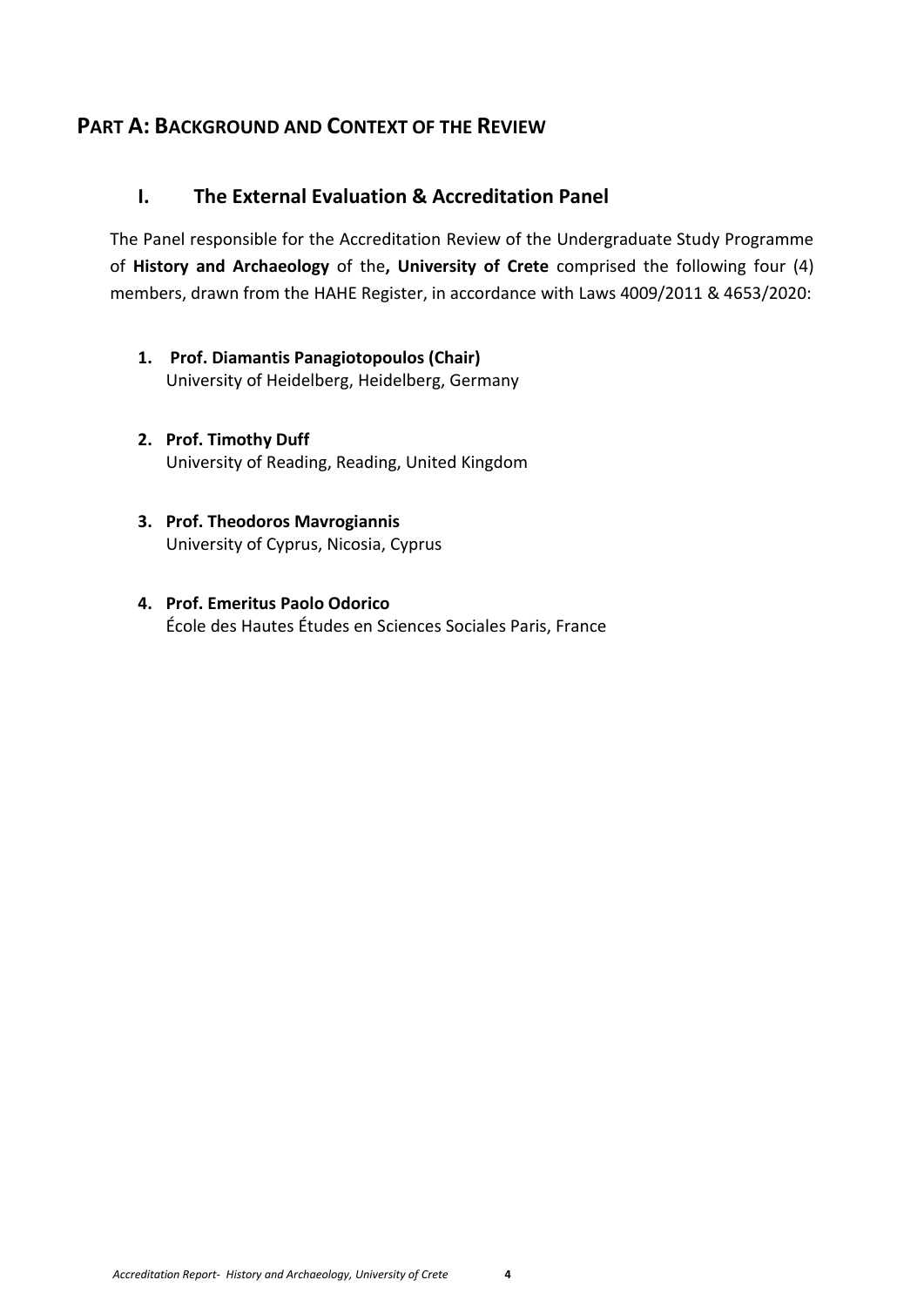## <span id="page-4-0"></span>**II. Review Procedure and Documentation**

The review procedure began on 29<sup>th</sup> November 2020 with an online briefing by the HAHE which was attended via Zoom by the members of the External Evaluation & Accreditation Panel (hereafter EEAP).

The Department had submitted in advance all necessary documentation including the following items: 1) Accreditation proposal; 2) Quality assurance policy; 3) Study Guide; 4) Programme Regulations, which include details regarding e.g. student registration, the structure of the programme and course choice, assessment, opportunities for mobility, graduation and certification, and code of ethics; 5) course outlines, which include intended learning outcomes, course content, teaching methods and forms of assessment; 6) the Department's quality objectives, which, alongside plans to reinforce the international profile of the Department, the achievement of high quality research, and its wider diffusion, contain concrete plans for further improvement of the study programme and facilities; 7) Examples of student questionnaires, and analysis of their results; 8) Findings of the 2020 Internal Evaluation; 9) quality indicators for 2015/6-2018/9 giving statistics regarding both the Department (its staffing, finances, facilities and research activities) and the undergraduate study programme and the make-up of the student body; 10) Further information on the Department's research activities, the career paths of graduates and a detailed analysis of key statistics.

On the first three days of the accreditation procedure, the following online teleconference meetings were held:

**30 November:** Briefing of the EEAP by the HAHE on the procedure of the accreditation process.

## **1 December:**

1) Introductory meeting with the Vice Rector, Prof. G. Kosioris, and the Head of the Department, Prof. P. Karanastasi; 2) Meeting with the Department's Committee of Internal Evaluation (ΟΜΕΑ) and with representatives of the University's Quality Assurance Unit (ΜΟΔΙΠ) to discuss the degree of compliance to the Quality Standards for Accreditation; 3) Meeting with teaching staff (ΔΕΠ) on professional development opportunities, mobility, workload, student evaluations, the number of teaching staff, links between teaching and research, and the various research projects such as excavations in which students are able to participate; 4) Meeting with students to discuss students' learning experience and their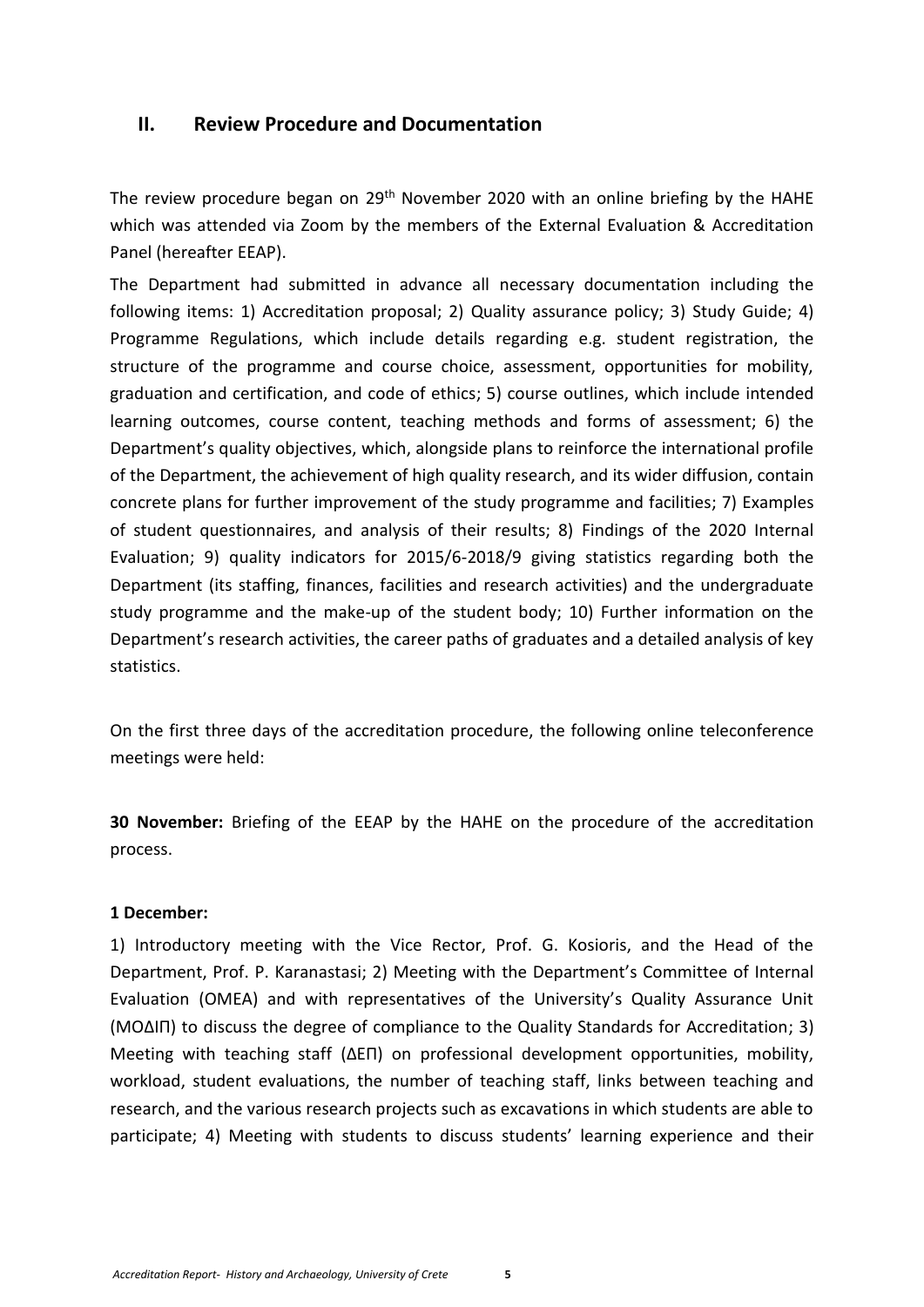priorities concerning student life and welfare; 5) At the end of the day the EEAP held a final meeting, where there was a thorough discussion of the issues touched upon.

**2 December:** 1) On-line tour of classrooms, lecture-halls, laboratories and other facilities, as well as of the University Library, and meeting with administrative staff and four members of teaching staff to discuss facilities. 2) Meeting with eight programme graduates to discuss their experience of studying and their future career paths. 3) Meeting with employers and social partners, mainly from state institutions (archives, libraries, foundations), to discuss their perspectives on the skills and capabilities of programme graduates. 4) Final meeting with the Committee of Internal Evaluation and with representatives of the University's Quality Assurance Unit. 5) The accreditation procedure closed with an informal presentation of the EEAP's key findings to the Vice Rector, the Head of the Department, the Committee of Internal Evaluation and representatives of the Quality Assurance Unit.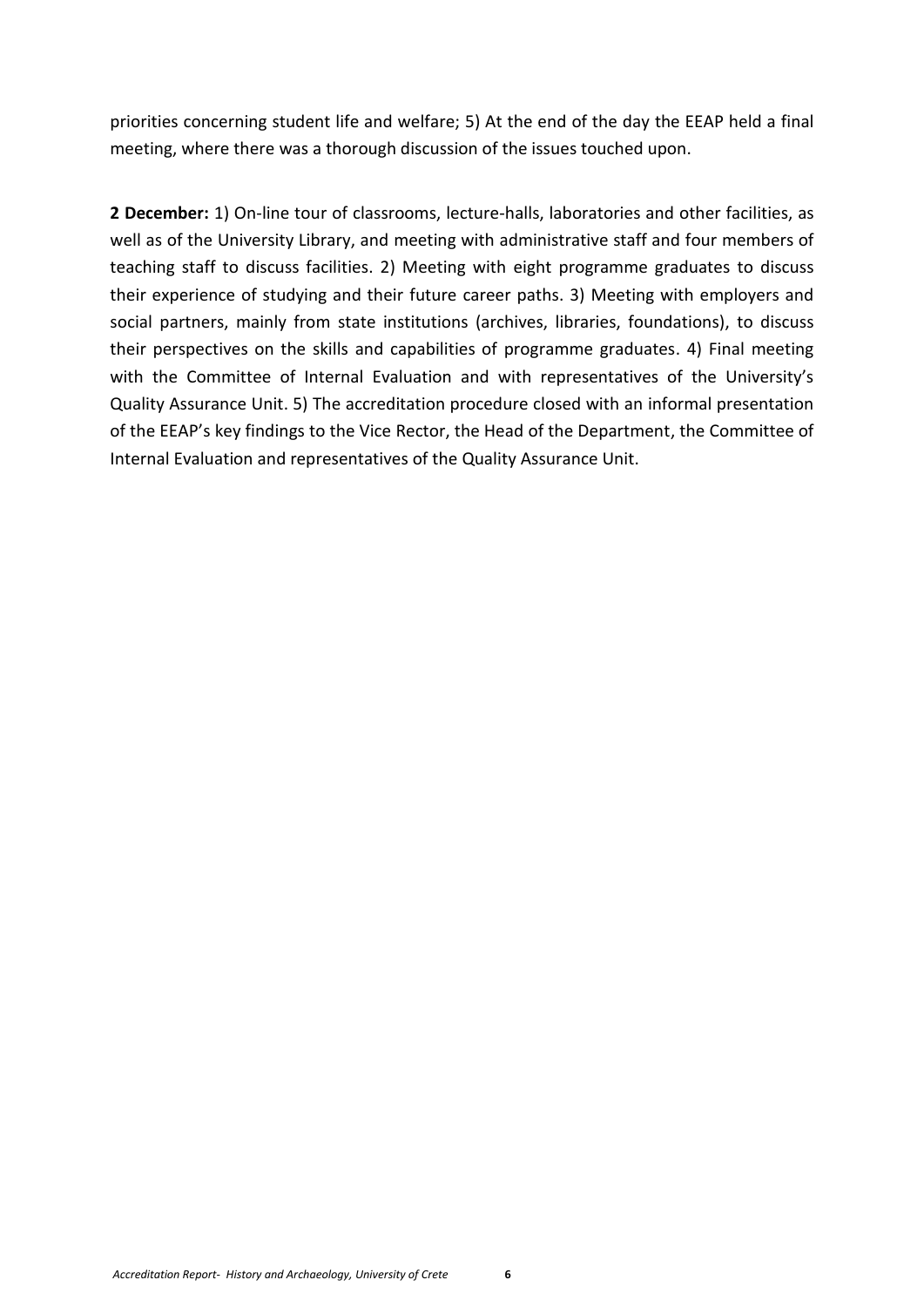# <span id="page-6-0"></span>**III. Study Programme Profile**

The Department of History and Archaeology at the University of Crete has been in existence for some 40 years: it was founded by very eminent scholars, such as Elisabeth Zachariadou, Nikos Svoronos, Vasileios Chatzinikolaou and others. Currently, around 200 students begin the programme every year. It currently has 22 permanent teaching and research staff (ΔΕΠ), around a third less than a decade ago.

The Department aims to teach its main subjects (Ancient and Medieval History, Modern History, Archaeology and History of Art, and Oriental and African Studies) on the basis of a coherent concept, combining a thorough knowledge of primary sources with the capacity to employ a range of different methodological tools. Its main objective is to enable students not only to accumulate basic knowledge but also to develop their critical thought. Teaching spans chronologically from Prehistory through the Middle Ages (Byzantine and Western), to modernity and the contemporary world. Individual courses deal with either basic primary archaeological/historical data (including specialised fields like seal studies or epigraphy) and key scientific approaches (such as the history of mentalities).

It is the Department's policy not to repeat the same course until at least three years have passed since it was last taught. As a result, students are offered a wide range of courses and approaches, which change constantly over the course of their programme.

The duration of the Undergraduate Programme is four years (eight semesters). It is organized on the basis of two Degree Courses: a) History and b) Archaeology and Art History. Over the course of their degree, students must take a minimum of 42-44 courses which correspond to a total of 240 ECTS. Students must take a minimum number of courses from each of a range of periods and topics, including courses taught by the Department of Philology; this must include either 5 or 6 seminars courses, which are worth 10 credits each (double the weighting of lecture course). Within these parameters, students are free to take courses in any order, and are thus given a high degree of autonomy in crafting their study programme to suit their own interests. However, first-year students are advised to give priority to courses labelled as introductory.

Students may obtain, in addition to their degree, the Certification of Teaching Qualification (CTQ) by successfully completing 6 courses on pedagogy either as part of or in addition to their regular degree courses; one of these modules may be teaching practice in a local school, organised through the Department of Philosophical and Social Studies. In this context, the Department has recently started offering 2 team-taught courses on 'Teaching the past'.

The Department prepares its students for a wide array of fields, including teaching in secondary education, and employment in research centres, the Archaeological Service, museums, art galleries, cultural institutions, newspapers, publishing houses, etc. Moreover, the cultivation of transferable skills allows graduates to successfully seek employment in various other fields, where analytical ability, critical thinking, the ability to synthesise data and arguments, and a good grasp of language are necessary. Finally, the Department encourages its students to pursue more specialised research at postgraduate level with a view to an academic career in history or archaeology.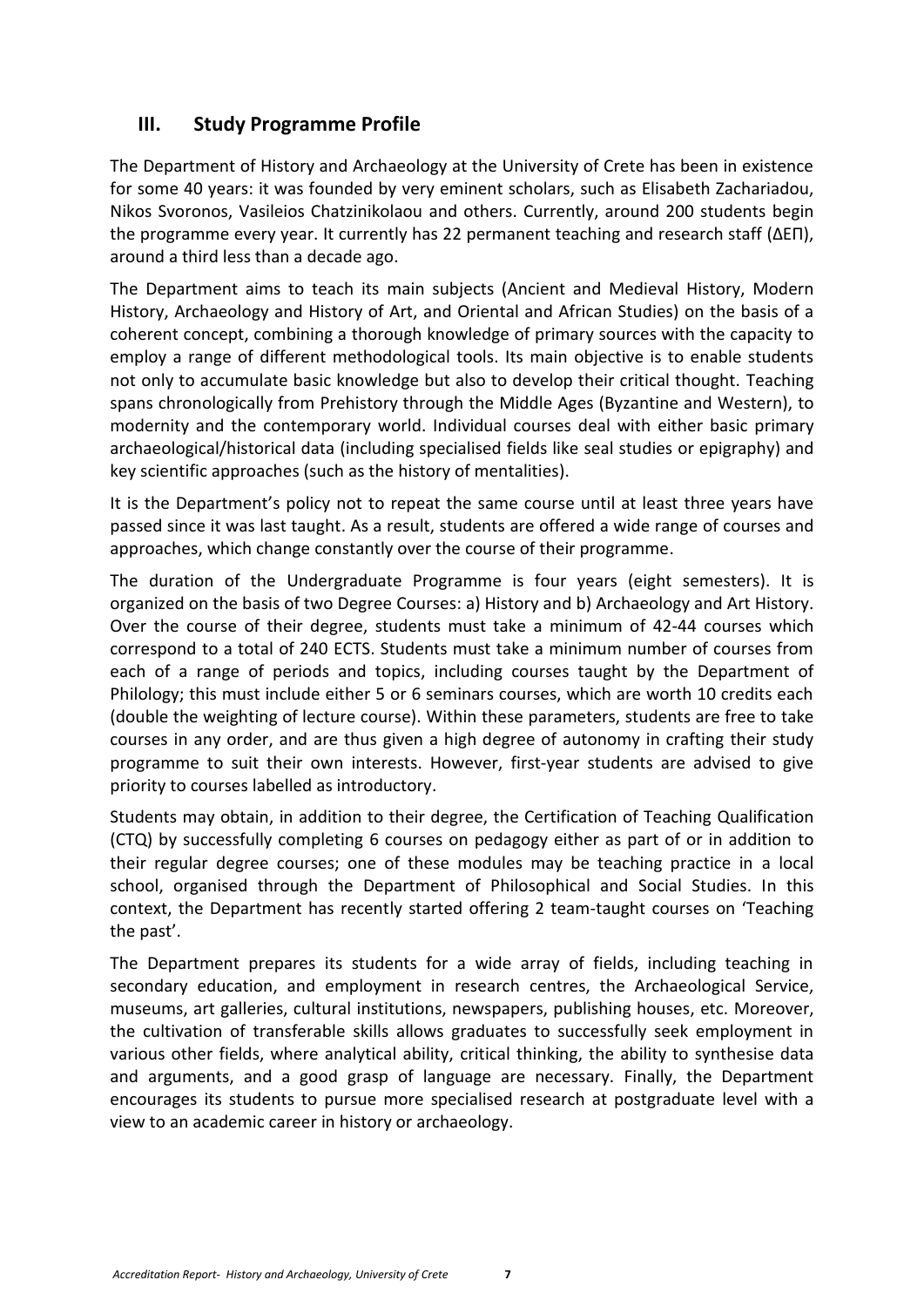# <span id="page-7-0"></span>**PART B: COMPLIANCE WITH THE PRINCIPLES**

## <span id="page-7-1"></span>**Principle 1: Academic Unit Policy for Quality Assurance**

**INSTITUTIONS SHOULD APPLY A QUALITY ASSURANCE POLICY AS PART OF THEIR STRATEGIC MANAGEMENT. THIS POLICY SHOULD EXPAND AND BE AIMED (WITH THE COLLABORATION OF EXTERNAL STAKEHOLDERS) AT ALL INSTITUTION'S AREAS OF ACTIVITY, AND PARTICULARLY AT THE FULFILMENT OF QUALITY REQUIREMENTS OF UNDERGRADUATE PROGRAMMES. THIS POLICY SHOULD BE PUBLISHED AND IMPLEMENTED BY ALL STAKEHOLDERS.**

*The quality assurance policy of the academic unit is in line with the Institutional policy on quality, and is included in a published statement that is implemented by all stakeholders. It focuses on the achievement of special objectives related to the quality assurance of study programmes offered by the academic unit.*

*The quality policy statement of the academic unit includes its commitment to implement a quality policy that will promote the academic profile and orientation of the programme, its purpose and field of study; it will realise the programme's strategic goals and it will determine the means and ways for attaining them; it will implement the appropriate quality procedures, aiming at the programme's continuous improvement.*

*In particular, in order to carry out this policy, the academic unit commits itself to put into practice quality procedures that will demonstrate:*

- *a) the suitability of the structure and organization of the curriculum;*
- *b) the pursuit of learning outcomes and qualifications in accordance with the European and the National Qualifications Framework for Higher Education;*
- *c) the promotion of the quality and effectiveness of teaching;*
- *d) the appropriateness of the qualifications of the teaching staff;*
- *e) the enhancement of the quality and quantity of the research output among faculty members of the academic unit;*
- *f) ways for linking teaching and research;*
- *g) the level of demand for qualifications acquired by graduates, in the labour market;*
- *h) the quality of support services such as the administrative services, the Library, and the student welfare office;*
- *i) the conduct of an annual review and an internal audit of the quality assurance system of the undergraduate programme(s) offered, as well as the collaboration of the Internal Evaluation Group (IEG) with the Institution's Quality Assurance Unit (QAU).*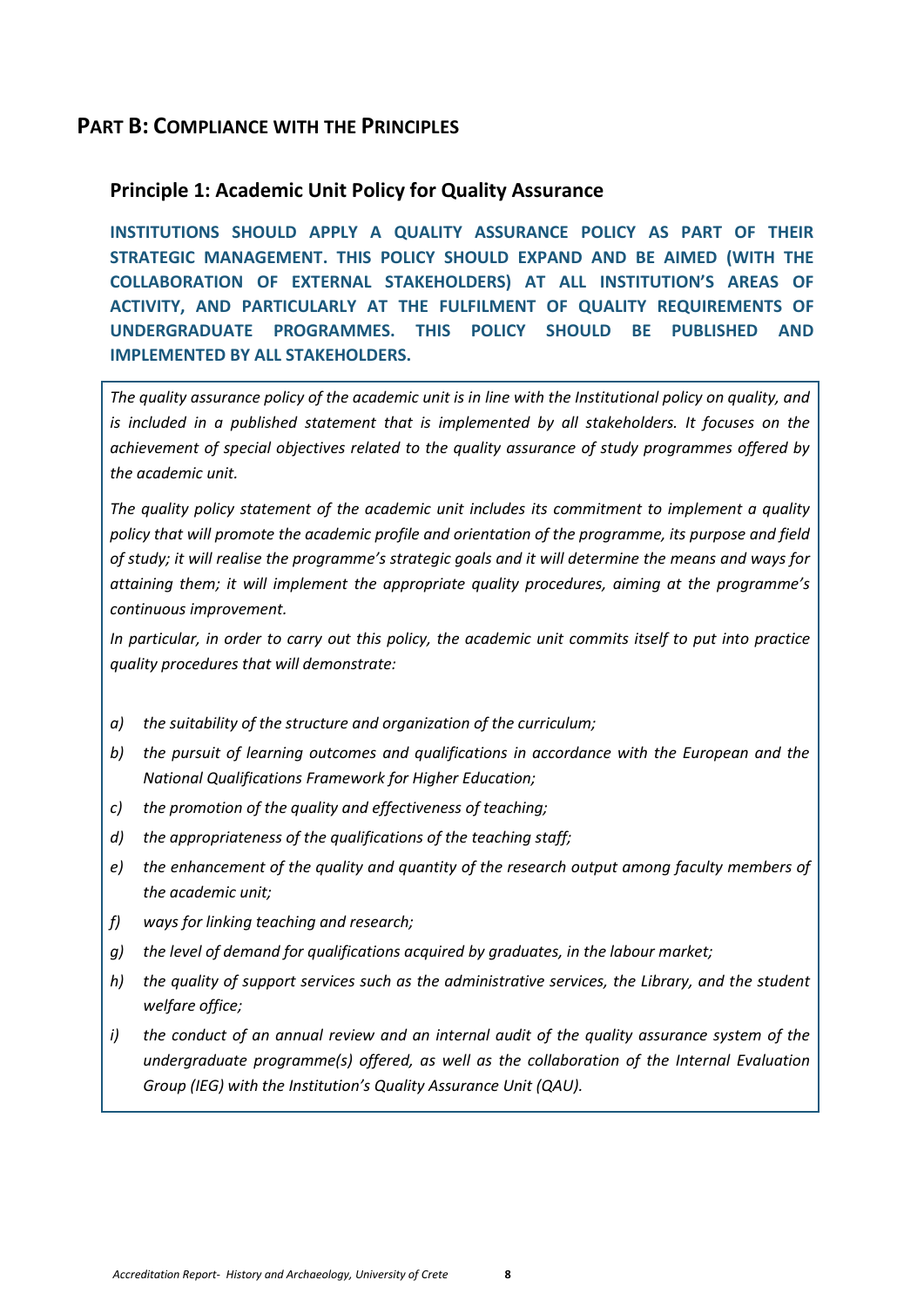## **Study Programme Compliance**

The Department was one of the first academic units in Greece to go through an Internal (2009) and External Evaluation (2010). Since then, a systematic and solid quality assurance policy has been established which is in full accordance with the European and the National Qualifications Frameworks for Higher Education. The quality assurance policy, which has been published and is easily accessible on the Department's homepage, is informed by the Department's vision to provide its students with an excellent academic education in the fields of History, Archaeology and Art History with an emphasis on the plurality of current methodological approaches.

The Study Programme Committee (Επιτροπή Προγράμματος Σπουδών) regularly reviews the structure and effectiveness of the undergraduate programme, not only on the basis of internal needs and priorities but also by taking into consideration both advances in research and the content of other Greek and foreign undergraduate programmes.

The main platform for ensuring a steady monitoring of the study programme's quality is the dialogue between the Study Programme Committee and the Committee of Internal Evaluation (OMEA). The latter conducts an annual internal evaluation in close cooperation with the University's Quality Assurance Unit (ΜΟΔΙΠ), which ensures that this procedure is carried out in accordance with the criteria set by the HAHE. From 2015/2016 onwards, statistical data are collected with reference mainly to the make-up of teaching staff and the student body, and student progression and completion rates. The results of the annual internal evaluation are discussed in the Department's General Assembly in May of each year.

Within the aforementioned framework, the commitment to a systematic monitoring of the Undergraduate Programme is apparent. The Panel noted, however, that the role of the students within the quality assurance process is limited: for reasons outside the control of the department, students do not appoint representatives to attend the Department's General Assembly; there is also no other forum for regularly eliciting student views and fostering dialogue between teaching staff and students.

## **Panel Judgement**

| <b>Principle 1: Institution Policy for Quality Assurance</b> |  |
|--------------------------------------------------------------|--|
| Fully compliant                                              |  |
| Substantially compliant                                      |  |
| Partially compliant                                          |  |
| Non-compliant                                                |  |

## **Panel Recommendations**

 That the Department consider organising regular meetings with student representatives to elicit their view and enable them to participate more actively in the shaping of the programme and the review of its quality.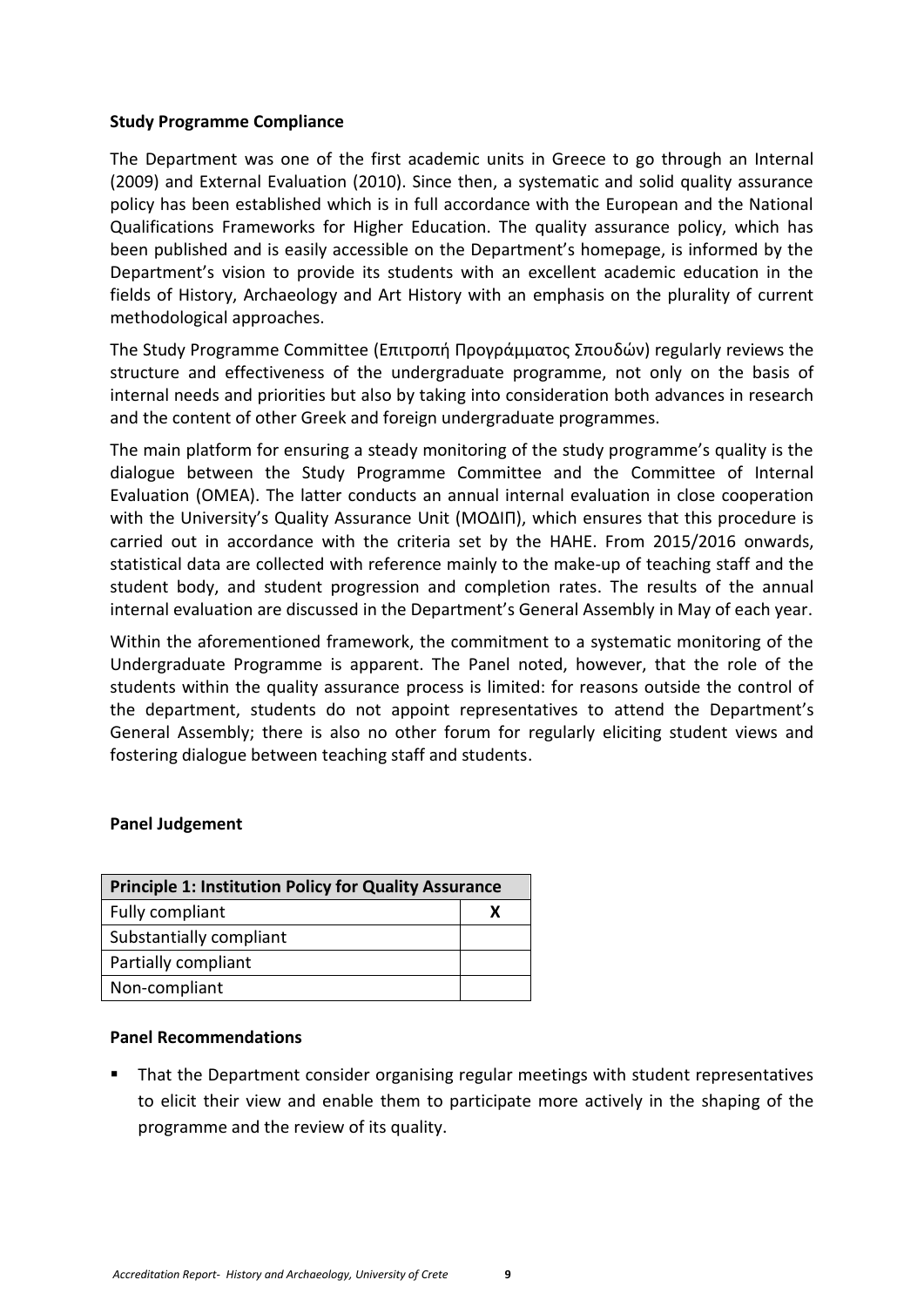## <span id="page-9-0"></span>**Principle 2: Design and Approval of Programmes**

**INSTITUTIONS SHOULD DEVELOP THEIR UNDERGRADUATE PROGRAMMES FOLLOWING A DEFINED WRITTEN PROCESS WHICH WILL INVOLVE THE PARTICIPANTS, INFORMATION SOURCES AND THE APPROVAL COMMITTEES FOR THE PROGRAMME. THE OBJECTIVES, THE EXPECTED LEARNING OUTCOMES, THE INTENDED PROFESSIONAL QUALIFICATIONS AND THE WAYS TO ACHIEVE THEM ARE SET OUT IN THE PROGRAMME DESIGN. THE ABOVE DETAILS AS WELL AS INFORMATION ON THE PROGRAMME'S STRUCTURE ARE PUBLISHED IN THE STUDENT GUIDE.**

*Academic units develop their programmes following a well-defined procedure. The academic profile and orientation of the programme, the objectives, the subject areas, the structure and organisation, the expected learning outcomes and the intended professional qualifications according to the National Qualifications Framework for Higher Education are described at this stage. The approval or revision process for programmes includes a check of compliance with the basic requirements described in the Standards, on behalf of the Institution's Quality Assurance Unit (QAU).*

*Furthermore, the programme design should take into consideration the following:*

- *the Institutional strategy*
- *the active participation of students*
- *the experience of external stakeholders from the labour market*
- *the smooth progression of students throughout the stages of the programme*
- *the anticipated student workload according to the European Credit Transfer and Accumulation System*
- *the option to provide work experience to the students*
- *the linking of teaching and research*
- *the relevant regulatory framework and the official procedure for the approval of the programme by the Institution*

## **Study Programme Compliance**

The Study Programme has been designed following appropriate standards. It is fully compatible with the ECTS system and is reviewed regularly according to a well-defined procedure. Its design and development are the responsibility of the Study Programme Committee. Suggested changes are discussed and ratified once per year in the Department's General Assembly. In this process, only staff members are involved, since students, as already mentioned, are not represented in the Study Programme Committee and, though invited, there has been no student participation the General Assembly.

The design of the Study Programme is based on equity and respect between disciplines and colleagues. It offers both fundamental skills and a wide range of subject-specific knowledge in both History and Archaeology. A distinctive feature of the programme is the absence of compulsory introductory courses: as mentioned above, students are advised, but not obliged, to take in their first year courses of an introductory type. The philosophy behind the design of the programme is to offer students autonomy, promote their own active learning, and offer them the necessary competences to pursue postgraduate work and academic careers.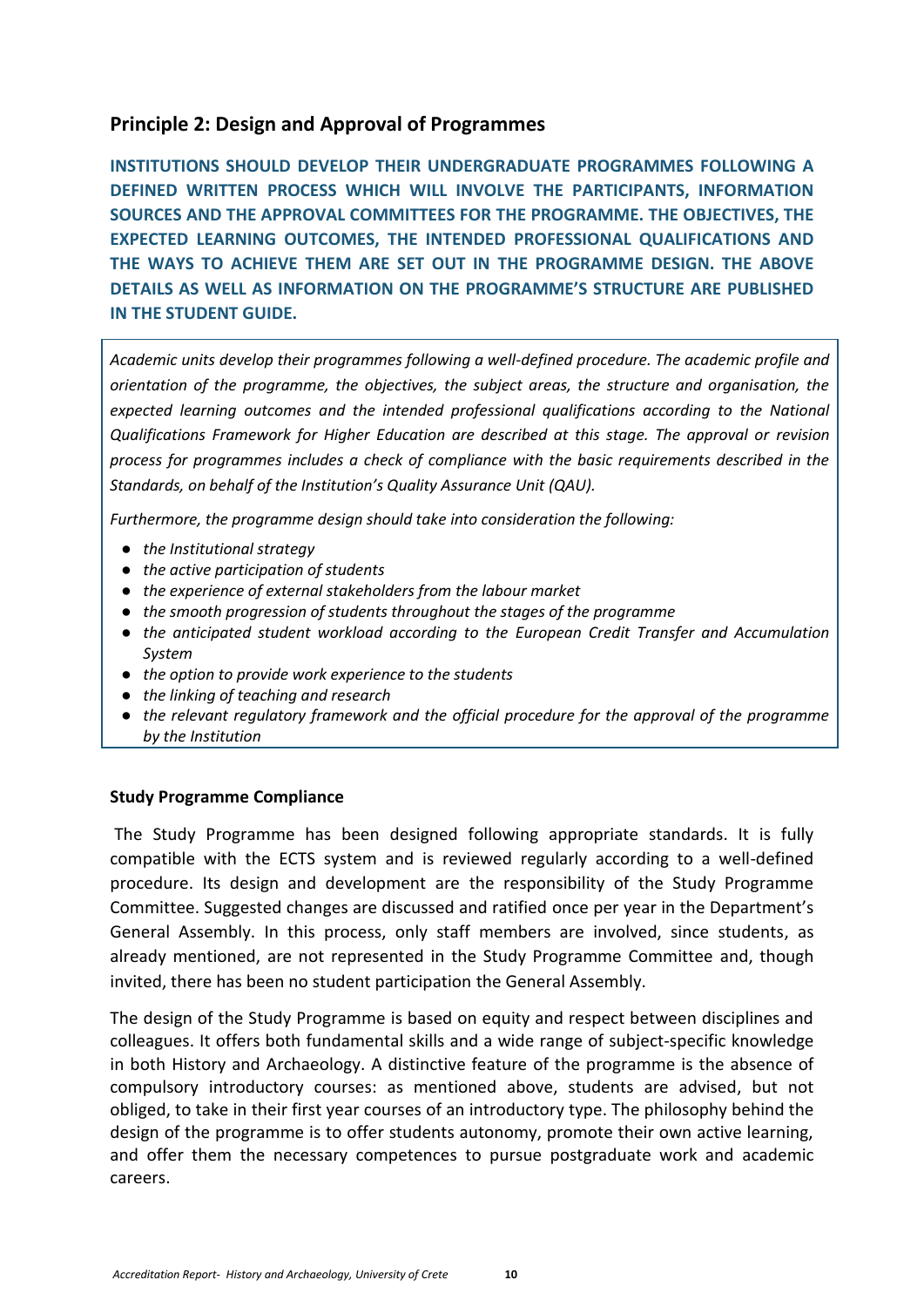Ancient and Medieval history are integrated into a continuous whole alongside Modern Greek history, European history and Ottoman Studies as is the case in the majority of the Greek Universities. There is an emphasis on subjects important to the modern Greek identity. The inclusion of Ottoman Studies within the programme is important and might be expanded within the addition of more teaching staff. Indeed the Sector of the Department to which Ottoman Studies belongs, African and Oriental Studies, might be expanded to include the History of Egypt and the Maghreb. The Department is rightly keen to enhance the links between Classical Archaeology and Ancient History. It would be productive to support the successful nucleus in the disciplines of the Ancient World, which has been reduced in size following recent retirements (e.g. of P. Themelis, Th. Kalpaxis and N. Stampolidis).

#### **Panel Judgement**

| <b>Principle 2: Design and Approval of Programmes</b> |  |
|-------------------------------------------------------|--|
| Fully compliant                                       |  |
| Substantially compliant                               |  |
| Partially compliant                                   |  |
| Non-compliant                                         |  |

#### **Panel Recommendations**

 That the Department consider introducing in the first year an obligatory curriculum of introductory courses to lay the foundations for more specialised study in later years.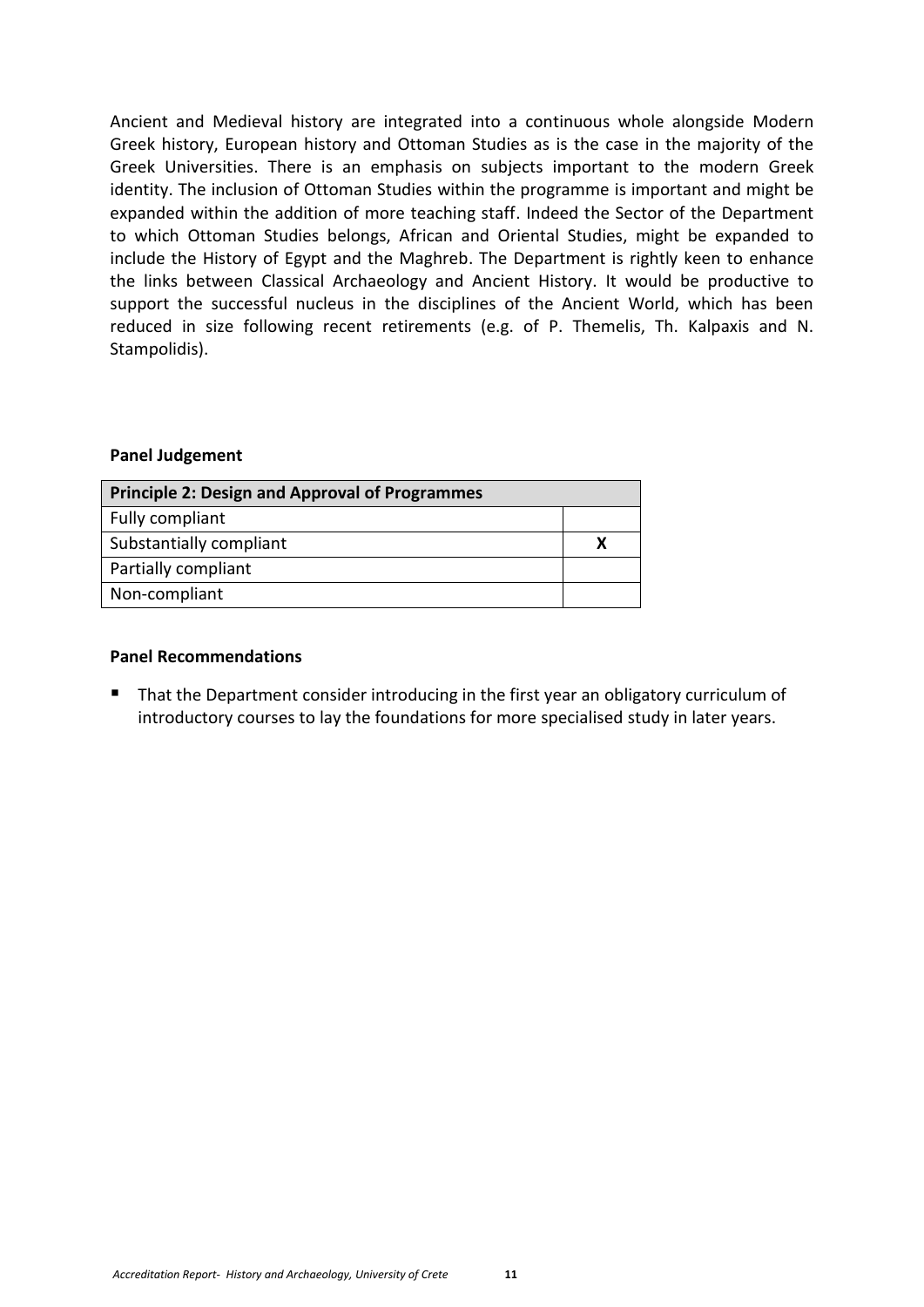# <span id="page-11-0"></span>**Principle 3: Student- centred Learning, Teaching and Assessment**

**INSTITUTIONS SHOULD ENSURE THAT THE UNDERGRADUATE PROGRAMMES ARE DELIVERED IN A WAY THAT ENCOURAGES STUDENTS TO TAKE AN ACTIVE ROLE IN CREATING THE LEARNING PROCESS. THE ASSESSMENT METHODS SHOULD REFLECT THIS APPROACH.**

*Student-centred learning and teaching plays an important role in stimulating students' motivation, self-reflection and engagement in the learning process. The above entail continuous consideration of the programme's delivery and the assessment of the related outcomes.*

*The student-centred learning and teaching process*

- respects and attends to the diversity of students and their needs, enabling flexible learning *paths;*
- *considers and uses different modes of delivery, where appropriate;*
- flexibly uses a variety of pedagogical methods;
- regularly evaluates and adjusts the modes of delivery and pedagogical methods aiming at *improvement;*
- regularly evaluates the quality and effectiveness of teaching, as documented especially *through student surveys;*
- *reinforces the student's sense of autonomy, while ensuring adequate guidance and support from the teaching staff;*
- *promotes mutual respect in the student - teacher relationship;*
- *applies appropriate procedures for dealing with students' complaints.*

#### *In addition :*

- *the academic staff are familiar with the existing examination system and methods and are supported in developing their own skills in this field;*
- *the assessment criteria and methods are published in advance;*
- *the assessment allows students to demonstrate the extent to which the intended learning outcomes have been achieved. Students are given feedback, which, if necessary is linked to advice on the learning process;*
- *student assessment is conducted by more than one examiner, where possible;*
- *the regulations for assessment take into account mitigating circumstances;*
- assessment is consistent, fairly applied to all students and carried out in accordance with the *stated procedures;*
- $a$  formal procedure for student appeals is in place.

#### **Study Programme Compliance**

There is a variety of teaching methods, including both lecture-based courses and seminars; the latter are limited to a maximum of 25 students and enable a closer personal collaboration between teacher and students.

Varied methods of assessment are used. There is no final-year dissertation. It is common to offer necessary information regarding assessment procedures at the beginning of the courses. Marking is carried out by one staff member only, as is usual in Greek universities.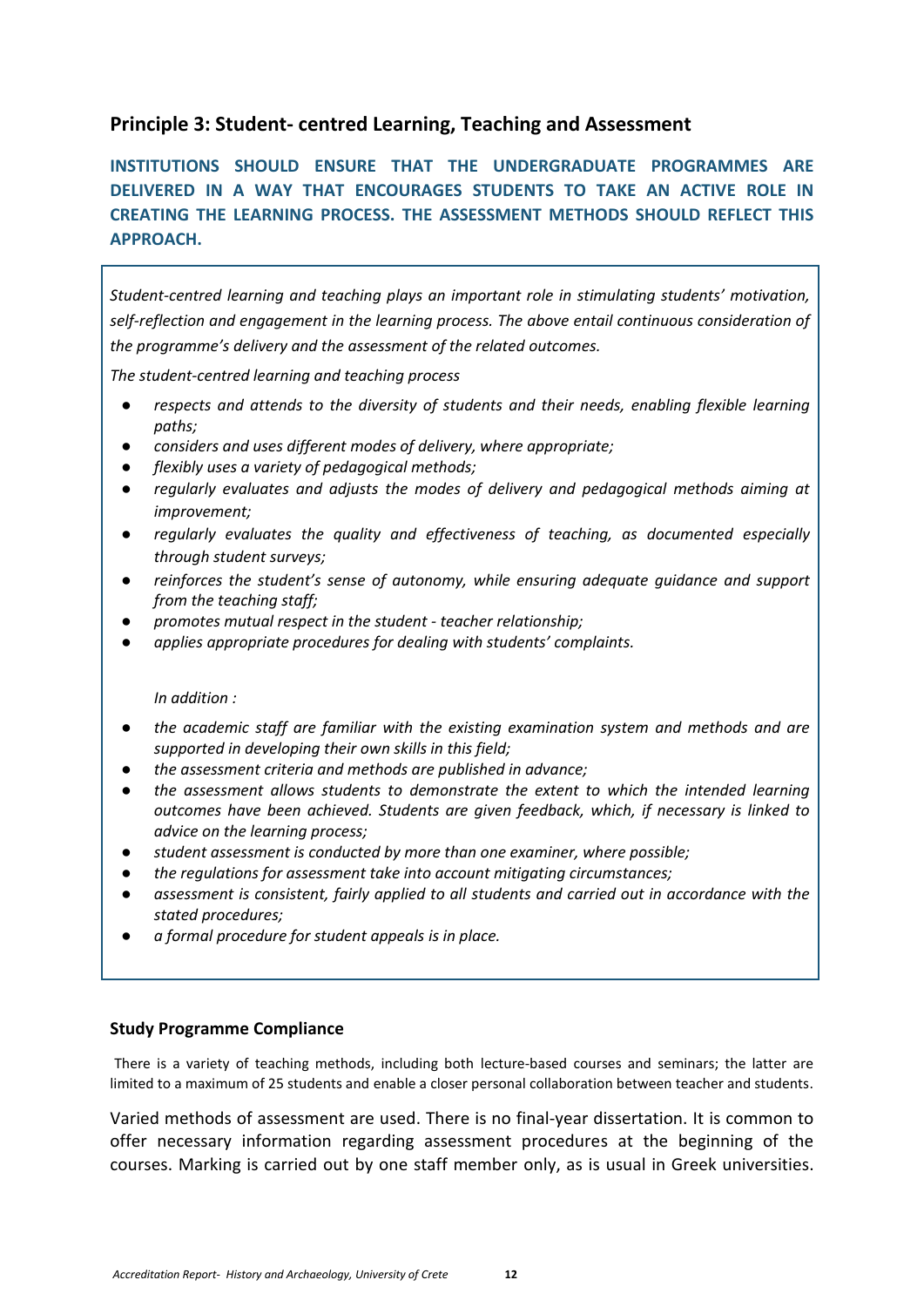Visiting students are offered the choice to be assessed in English. Students with special needs or learning disabilities (dyslexia, impaired eyesight, etc.), have the option, following a recommendation by the Student Support Office, to be examined orally.

The students whom the Panel met agreed that learning was student-centred, that students are treated with respect and that there is a large flexibility in the pedagogical methods employed, which are enhanced by guided visits to museums and sites and participation in excavations.

In the selection of courses and the compilation of their study programme in general, students enjoy almost full autonomy, since there are no obligatory modules or an obligatory sequence in which the modules have to be studied. As already mentioned, the Department advises, but does not oblige, first-year students to take introductory courses.

The quality and effectiveness of teaching is regularly evaluated through questionnaires. Academic Advisors are available to offer students personalised guidance on course choices.

Student complaints about marking are heard by the Department's General Assembly, which hears the views of both the student and the member of staff concerned.

## **Panel Judgement**

| Principle 3: Student- centred Learning, Teaching and |   |
|------------------------------------------------------|---|
| <b>Assessment</b>                                    |   |
| Fully compliant                                      | х |
| Substantially compliant                              |   |
| Partially compliant                                  |   |
| Non-compliant                                        |   |

## **Panel Recommendations**

 That the University consider whether the processes for dealing with student appeals is sufficient.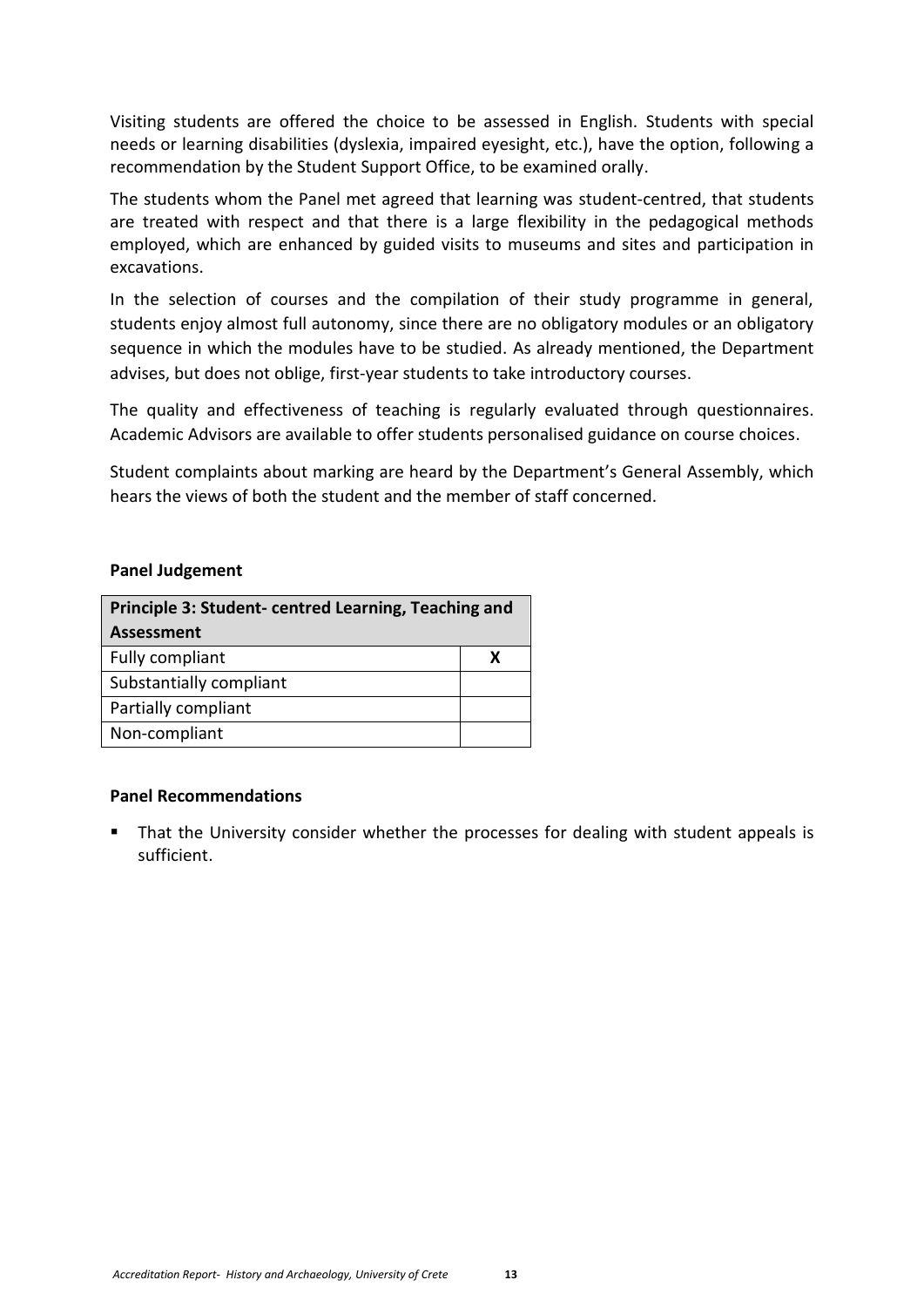# <span id="page-13-0"></span>**Principle 4: Student Admission, Progression, Recognition and Certification**

# **INSTITUTIONS SHOULD DEVELOP AND APPLY PUBLISHED REGULATIONS COVERING ALL ASPECTS AND PHASES OF STUDIES (ADMISSION, PROGRESSION, RECOGNITION AND CERTIFICATION).**

*Institutions and academic units need to put in place both processes and tools to collect, manage and act on information regarding student progression.*

*Procedures concerning the award and recognition of higher education degrees, the duration of studies, rules ensuring students progression, terms and conditions for student mobility should be based on the institutional study regulations. Appropriate recognition procedures rely on institutional practice for recognition of credits among various European academic departments and Institutions, in line with the principles of the Lisbon Recognition Convention.*

*Graduation represents the culmination of the students΄ study period. Students need to receive documentation explaining the qualification gained, including achieved learning outcomes and the context, level, content and status of the studies that were pursued and successfully completed (Diploma Supplement).*

## **Study Programme Compliance**

The admission of students to the Department is regulated by national standards. The ratio of students to staff is high and has increased markedly over the last decade as a result of falling staff numbers. The reduction in staff has forced the Department to reduce teaching and research activity in some fields, such as Near Eastern and African studies.

The fact that not all students choose this programme willingly produces a wide variety in levels of interest and commitment to their studies. Some students are highly motivated, attend classes regularly and are more likely to finish their degree within four years; some of them may continue their studies at MA and/or PhD level. They are the most visible students and benefit greatly from the flexible undergraduate programme in which they have a wide variety of freedom.

By contrast, the existing programme may not cater so well for weaker students. As mentioned earlier, the undergraduate programme is only lightly structured, as students are not obliged to take introductory courses in their first year and can choose from an extended pool of courses which can be taken at any given time of the study period. It is indicative that among the approximately 80 courses planned for the 2019-2020 academic year, almost 2/3 do not require students to have taken any other courses as prerequisites. This type of teaching, original and interesting, indisputably brings excellent results for the best students, but may be less profitable for weaker students.

Student workload is by international standards, very high, as is common in most Greek universities: a student completing in 4 years would have 6 modules per semester, with 3 hours teaching for each module, i.e. 18 hours of contact time, plus preparation and personal study. In addition, students are expected to read bibliography in foreign languages and may take modern language modules to assist them, but such modules do not count towards the required 42-44 assessed modules. The same applies with information technology modules.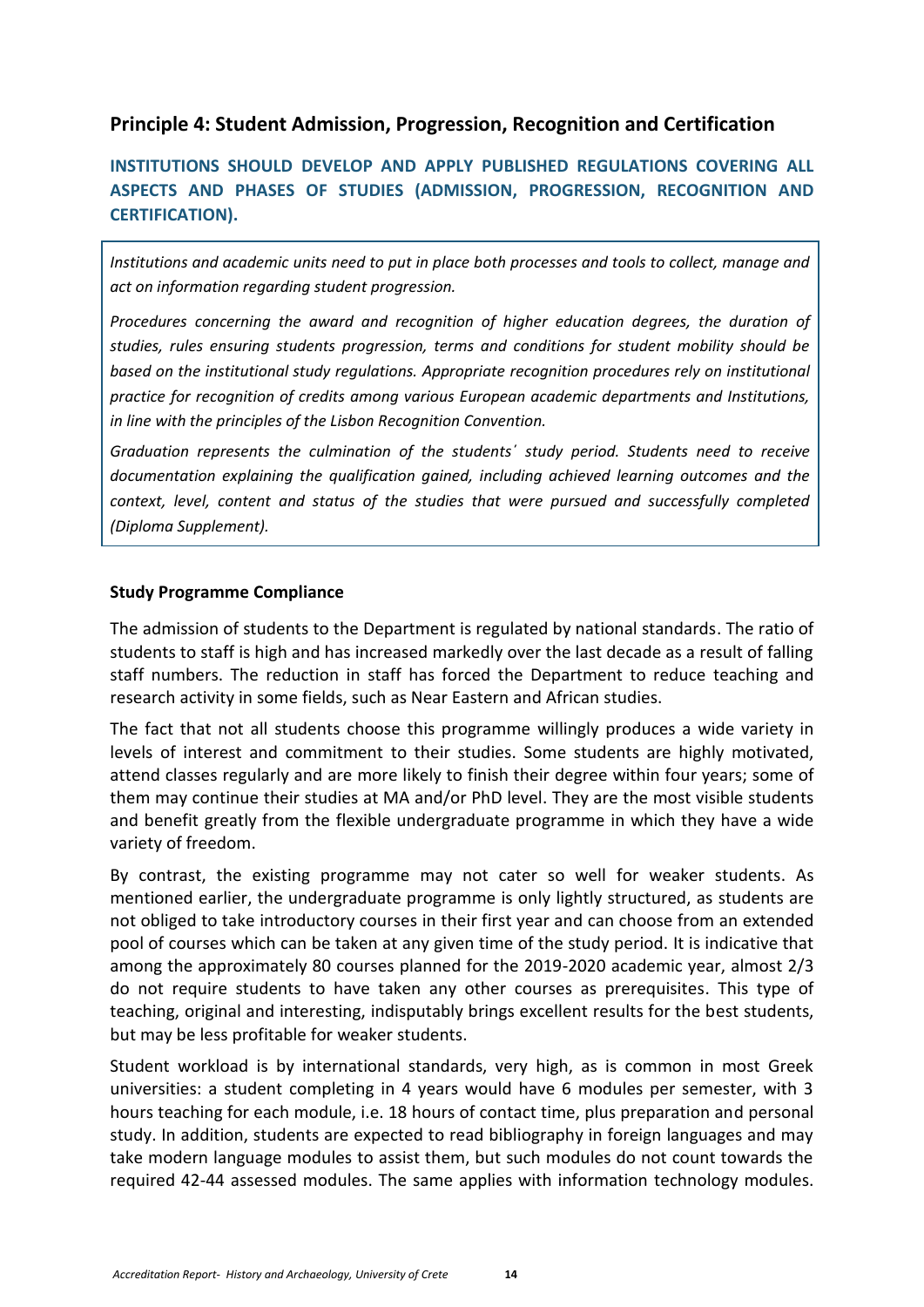(The Panel notes also that the Department has recently stopped offering a Practical Training module because they did not want this to count towards students' assessed modules). High workloads and lack of structured progression may explain, in part at least, the relatively low number of students who complete in 4 years, though many other factors are also at play here which are beyond the control of the Department or Institution.

The Department has a large number of Erasmus cooperations with other European universities; outward mobility amongst students is very limited.

The ECTS system is applied across the curriculum and the University provides students with a Diploma Supplement upon graduation, which includes details of any non-credit courses taken such as digital skills, modern languages and the Practical Training exercise.

## **Panel Judgement**

| Principle 4: Student Admission, Progression, Recognition and |   |
|--------------------------------------------------------------|---|
| <b>Certification</b>                                         |   |
| Fully compliant                                              |   |
| Substantially compliant                                      | x |
| Partially compliant                                          |   |
| Non-compliant                                                |   |
|                                                              |   |

## **Panel Recommendations**

- That the Department consider whether structural changes to the programme to introduce a clearer and more graduated progression from the first year of study to the final year may improve completion rates.
- That the Department consider issues with regard to student workload.
- That the Department consider offering more introductory courses to provide the students with a solid background at the beginning of their studies.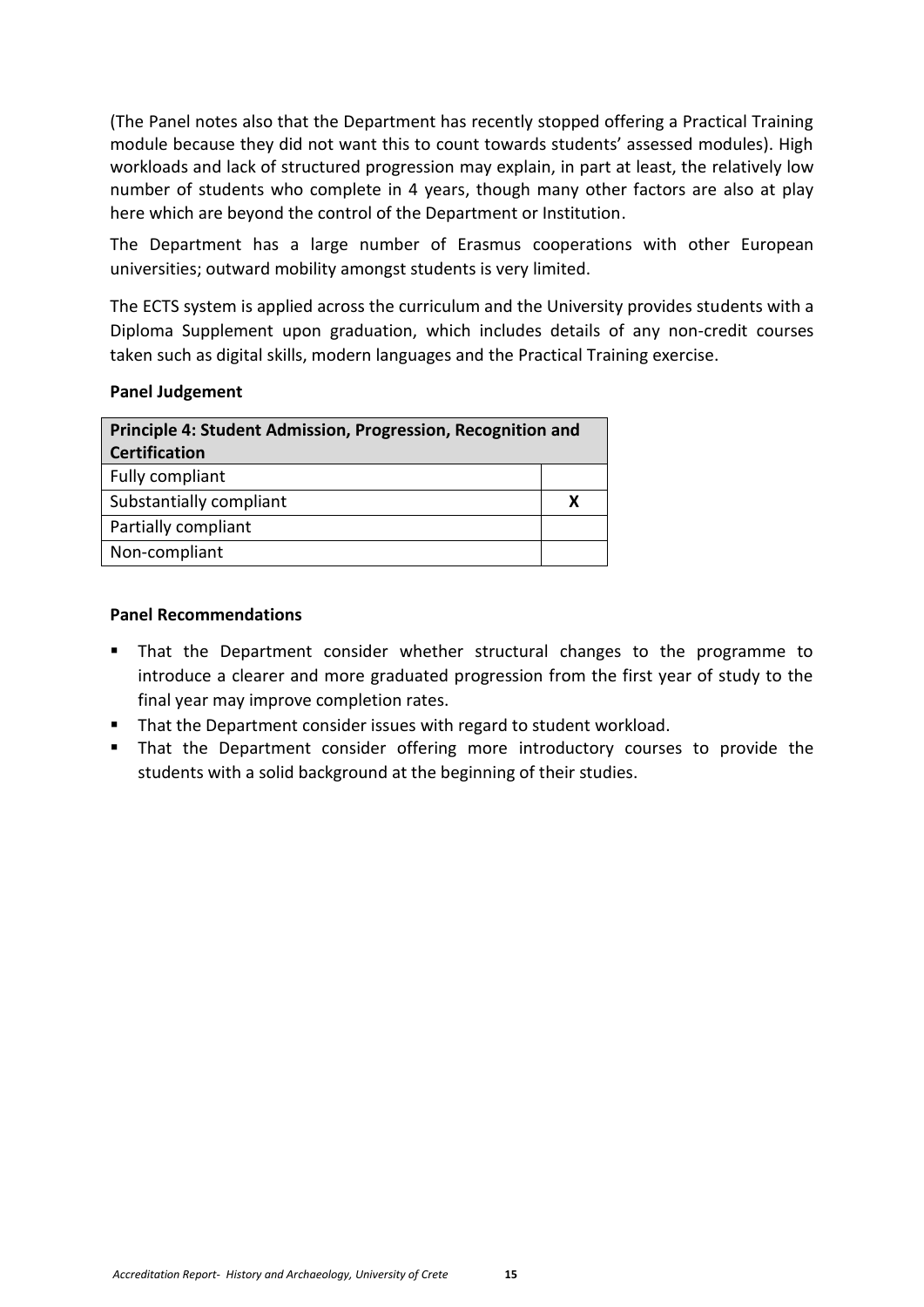# <span id="page-15-0"></span>**Principle 5: Teaching Staff**

# **INSTITUTIONS SHOULD ASSURE THEMSELVES OF THE QUALIFICATIONS AND COMPETENCE OF THE TEACHING STAFF. THEY SHOULD APPLY FAIR AND TRANSPARENT PROCESSES FOR THE RECRUITMENT AND DEVELOPMENT OF THE TEACHING STAFF.**

*The Institutions and their academic units have a major responsibility as to the standard of their teaching staff providing them with a supportive environment that promotes the advancement of their scientific work. In particular, the academic unit should:*

- *set up and follow clear, transparent and fair processes for the recruitment of properly qualified staff and offer them conditions of employment that recognize the importance of teaching and research;*
- *offer opportunities and promote the professional development of the teaching staff;*
- *encourage scholarly activity to strengthen the link between education and research;*
- *encourage innovation in teaching methods and the use of new technologies;*
- *promote the increase of the volume and quality of the research output within the academic unit;*
- *follow quality assurance processes for all staff members (with respect to attendance requirements, performance, self-assessment, training etc.);*
- *develop policies to attract highly qualified academic staff.*

## **Study Programme Compliance**

The teaching staff of the History and Archaeology Department comprises 22 members of research and teaching staff (ΔΕΠ). The last staff member was appointed recently (February 2020) after a long period of many retirements and no appointments. Research and teaching are divided more or less equally between male (11) and female (11) and between the Archaeology and Art History orientation (10) and the History orientation (12).

There are also two members of Laboratory Teaching Staff (ΕΔΙΠ), who teach digital skills and computer science, and a number of postdoctoral fellows, and visiting staff. In addition, staff from the Department of Philology teach courses in Latin and Greek philology, and modern languages, and staff from the Department of Philosophical and Social Studies teach courses in pedagogy.

The procedures for the appointment of teaching staff are regulated by legislation, according to which vacancies are published through the APELLA system and positions filled after a thorough examination of the applications by a committee in which both internal and external members participate.

Staff teach two undergraduate courses per semester, with a total teaching load of six hours per week, to which must be added postgraduate teaching and the supervision of doctoral students. Staff also have administrative duties, especially in relation to their participation in numerous committees and externally funded research programmes.

The research activity of teaching staff is impressive, with a large number of high quality publications and of funded research programmes, which are promoted on its website. Lack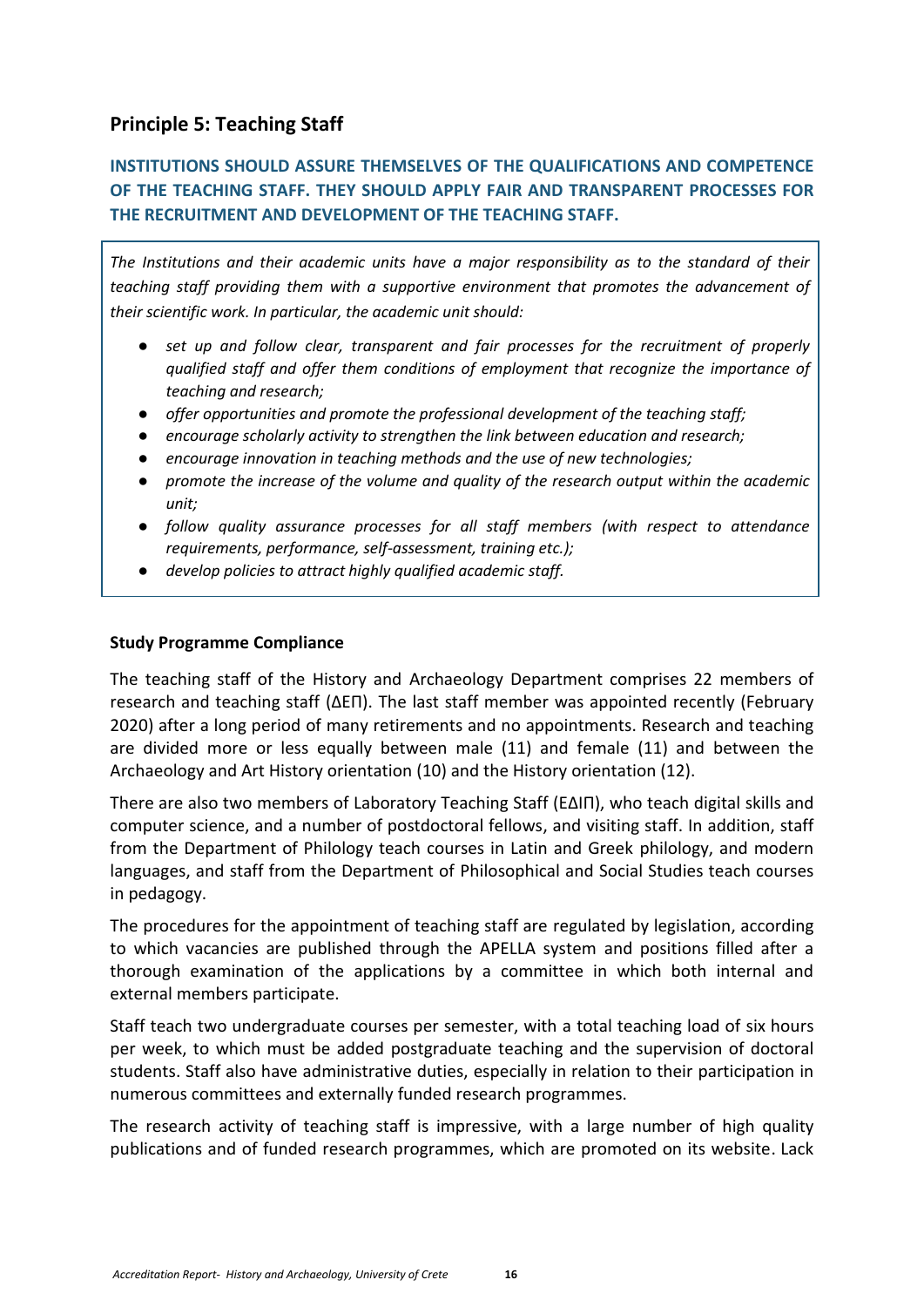of funding to attend conferences abroad is a hindrance. Statistical data in relation to research is collected in accordance with the requirements of the HAHE.

# **Panel Judgement**

| <b>Principle 5: Teaching Staff</b> |  |
|------------------------------------|--|
| Fully compliant                    |  |
| Substantially compliant            |  |
| Partially compliant                |  |
| Non-compliant                      |  |

## **Panel Recommendations**

<span id="page-16-0"></span>None.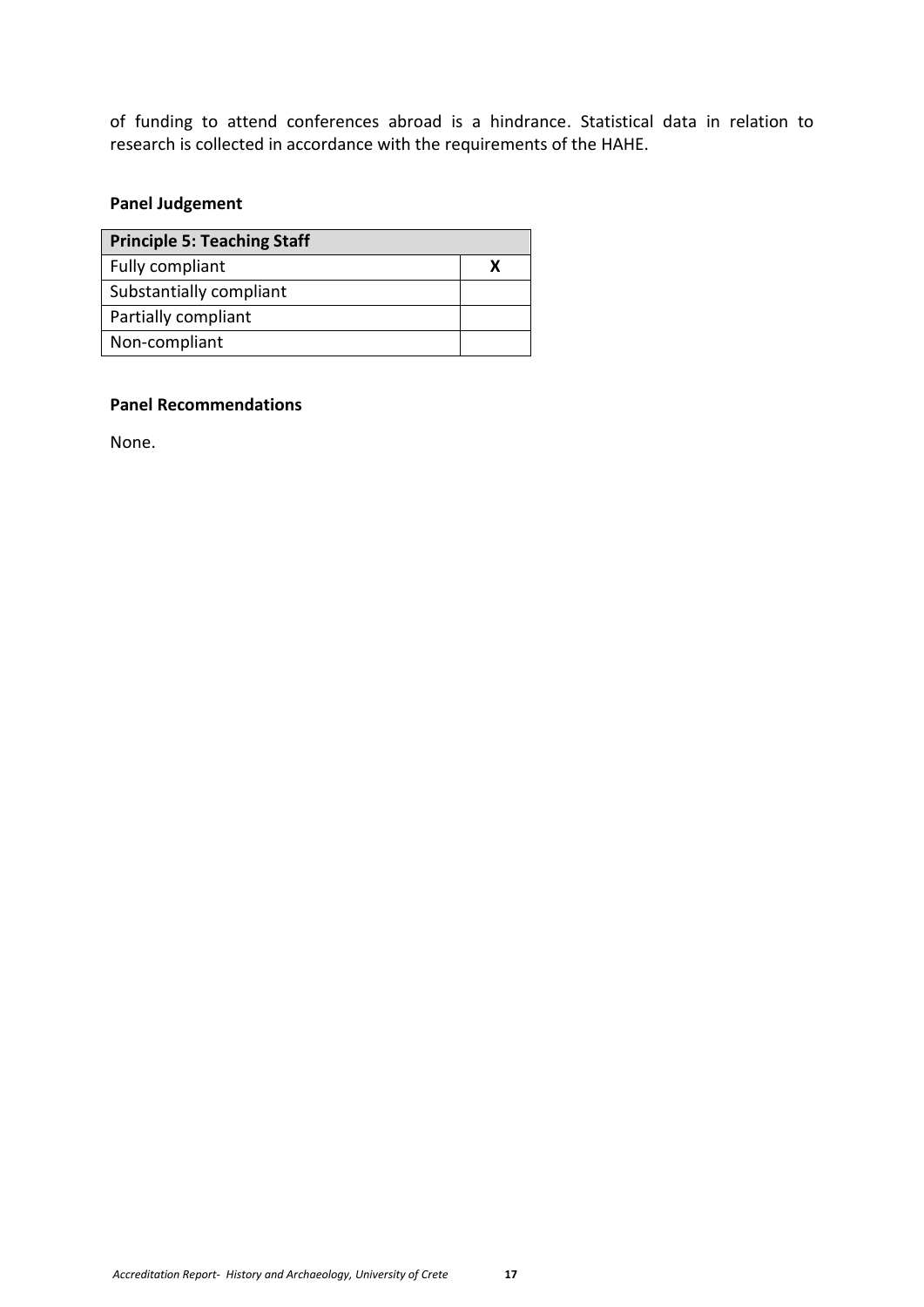## **Principle 6: Learning Resources and Student Support**

**INSTITUTIONS SHOULD HAVE ADEQUATE FUNDING TO COVER TEACHING AND LEARNING NEEDS. THEY SHOULD –ON THE ONE HAND– PROVIDE SATISFACTORY INFRASTRUCTURE AND SERVICES FOR LEARNING AND STUDENT SUPPORT AND –ON THE OTHER HAND– FACILITATE DIRECT ACCESS TO THEM BY ESTABLISHING INTERNAL RULES TO THIS END (E.G. LECTURE ROOMS, LABORATORIES, LIBRARIES, NETWORKS, BOARDING, CAREER AND SOCIAL POLICY SERVICES ETC.).**

*Institutions and their academic units must have sufficient funding and means to support learning and academic activity in general, so that they can offer to students the best possible level of studies. The above means could include facilities such as libraries, study rooms, educational and scientific equipment, information and communications services, support or counselling services.*

*When allocating the available resources, the needs of all students must be taken into consideration (e.g. whether they are full-time or part-time students, employed or international students, students with disabilities) and the shift towards student-centred learning and the adoption of flexible modes of learning and teaching. Support activities and facilities may be organised in various ways, depending on the institutional context. However, the internal quality assurance ensures that all resources are appropriate, adequate, and accessible, and that students are informed about the services available to them.*

*In delivering support services the role of support and administrative staff is crucial and therefore they need to be qualified and have opportunities to develop their competences.*

## **Study Programme Compliance**

The programme has adequate learning resources and teaching space. The Department of History and Archaeology is housed on the University's attractive Rethymnon campus, which is 5 km from the town of Rethymnon and served by frequent buses. It shares, together with the other two departments of the School of Philosophy, use of three large lecture theatres which can each seat 250 people, six large teaching rooms and a further six seminar rooms.

In addition, the Department possesses in its own dedicated buildings a conference room, two further seminar rooms, and three study rooms. All rooms are well equipped with the latest technology, and care has been taken to adapt facilities with students with special needs in mind, though the department notes recent problems with the maintenance of the technology and of teaching rooms in general. There are also attractive offices for teaching and administrative staff.

The Department also houses on its own site four research laboratories: the Laboratory of Prehistoric Art, the Laboratory of Ancient History, the Laboratory of Byzantine Archaeology and Art, and the Laboratory of Contemporary History. These Laboratories, together with the Collection of Plaster Casts and Originals for Student Training, which is located in the University of Crete's Research and Study Centre, are a unique resource, which gives students hands-on experience of research.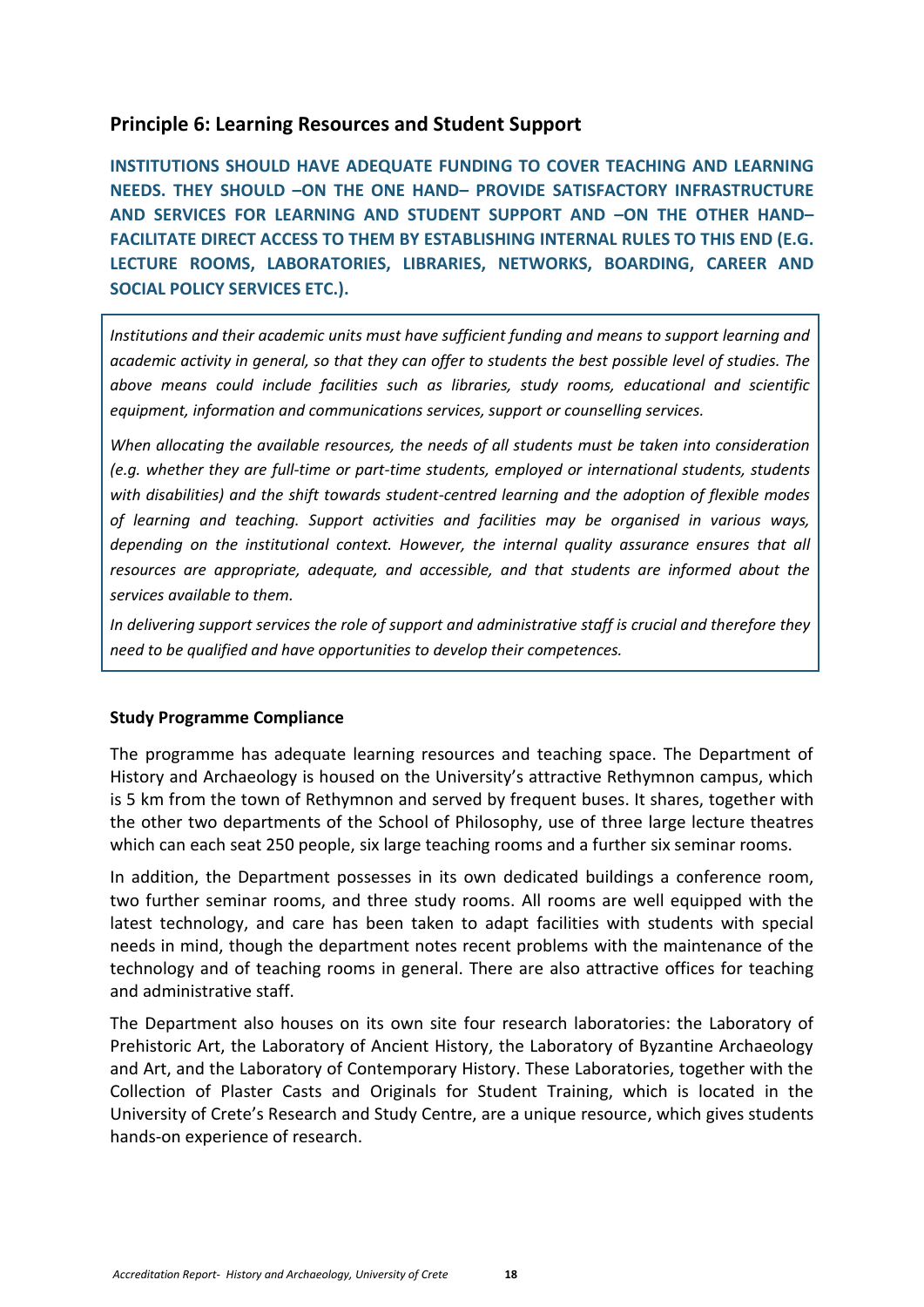The Department also owns a beautifully refurbished house in the heart of the old city of Rethymnon, which contains the Laboratory for the Conservation of Archaeological Finds, which is also used for teaching and which is currently being renovated and re-equipped. This house also contains two smaller teaching rooms, and a conference space, which is used for lectures and exhibitions aimed at the wider public of Rethymnon and beyond. The Department notes that funding for the conservation of the collections housed here and in the Laboratories is currently inadequate.

The University Library is exceptionally well organised and user-friendly, and supports the teaching needs of the Department very well, despite a reduction in funding and staffing levels over the last decade. The Department itself devotes some of its limited budget to strengthening the Library's holdings in areas in which it teaches.

IT provision is good, and student learning is supported by E-Learn, the University's virtual learning environment, which is used in most, though not all, of the Department's modules.

An annual induction event is organised by the Department to make new students aware of the range of services available to them. The structure of the study programme is clearly set out and communicated to students in the Study Guide. In addition, members of teaching staff act as Academic Advisors, 3 in 2019/20, but increased to 13 in 2020/21, who are available to advise students on their choice of modules, and there is also an Erasmus+ coordinator.

Students also benefit from a range of central support services provided by the University: the IT Service, Student Support Office, Student Counselling Centre and Careers and Liaison Office. The Student Advocate is also available to represent students in case of complaints or concerns. Students with disabilities or special educational needs are supported by the Student Support Office, but the Panel is not aware of any procedures for such students, or others who become ill or have other mitigating circumstances, in respect of examinations or assessments.

There is also a gym and social centre on campus. An area of weakness is the lack of dedicated student housing, though plans are being made by the University to rectify this.

#### **Panel Judgement**

| <b>Principle 6: Learning Resources and Student Support</b> |  |
|------------------------------------------------------------|--|
| Fully compliant                                            |  |
| Substantially compliant                                    |  |
| Partially compliant                                        |  |
| Non-compliant                                              |  |

#### **Panel Recommendations**

 That the University consider whether there is sufficient provision for students with disabilities, or who suffer illness or have other mitigating circumstances, in respect of examinations and other assessments.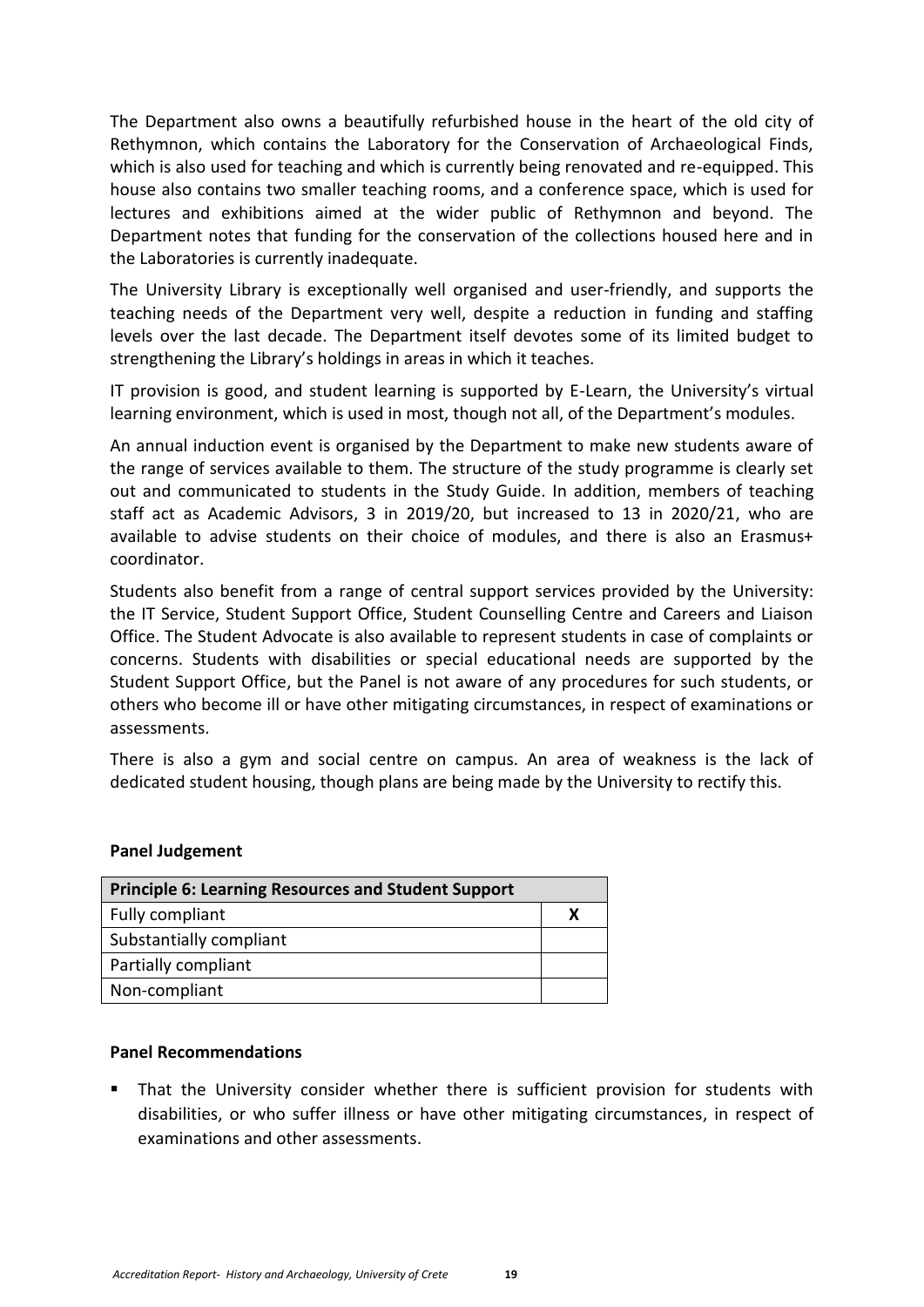## <span id="page-19-0"></span>**Principle 7: Information Management**

**INSTITUTIONS BEAR FULL RESPONSIBILITY FOR COLLECTING, ANALYSING AND USING INFORMATION, AIMED AT THE EFFICIENT MANAGEMENT OF UNDERGRADUATE PROGRAMMES OF STUDY AND RELATED ACTIVITIES, IN AN INTEGRATED, EFFECTIVE AND EASILY ACCESSIBLE WAY.**

*Institutions are expected to establish and operate an information system for the management and monitoring of data concerning students, teaching staff, course structure and organisation, teaching and provision of services to students as well as to the academic community.*

*Reliable data is essential for accurate information and for decision making, as well as for identifying areas of smooth operation and areas for improvement. Effective procedures for collecting and analysing information on study programmes and other activities feed data into the internal system of quality assurance.*

*The information gathered depends, to some extent, on the type and mission of the Institution. The following are of interest:*

- *key performance indicators*
- *student population profile*
- *student progression, success and drop-out rates*
- *student satisfaction with their programme(s)*
- *availability of learning resources and student support*
- *career paths of graduates*

*A number of methods may be used for collecting information. It is important that students and staff are involved in providing and analyzing information and planning follow-up activities.*

## **Study Programme Compliance**

The Department systematically collects information about the characteristics of the student body, including quantitative data about marks, progression, completion rates, etc. This data serves as a basis for the regular review of the undergraduate programme by the Internal Evaluation Group and is discussed in the Department's General Assembly.

The main instrument for the evaluation of teaching is a detailed questionnaire which was conceived by the department in an attempt to capture student feedback in a more efficient and precise manner. The questionnaire is distributed in a printed version in class, and completion of it is optional. The average rate of participation – which varies dramatically between lecture-based courses and seminars – is c. 22%, which is comparable to that in other Departments in Greece and abroad. It was not clear whether the Department has a clear system for analysing the results of student evaluations and taking action as a result. A completion of studies questionnaire could also be introduced.

The Department has gone to a great deal of trouble to collect information, where they have access to it (often through individual contact), about the career paths of graduates. It would be helpful if the University could collect such data systematically.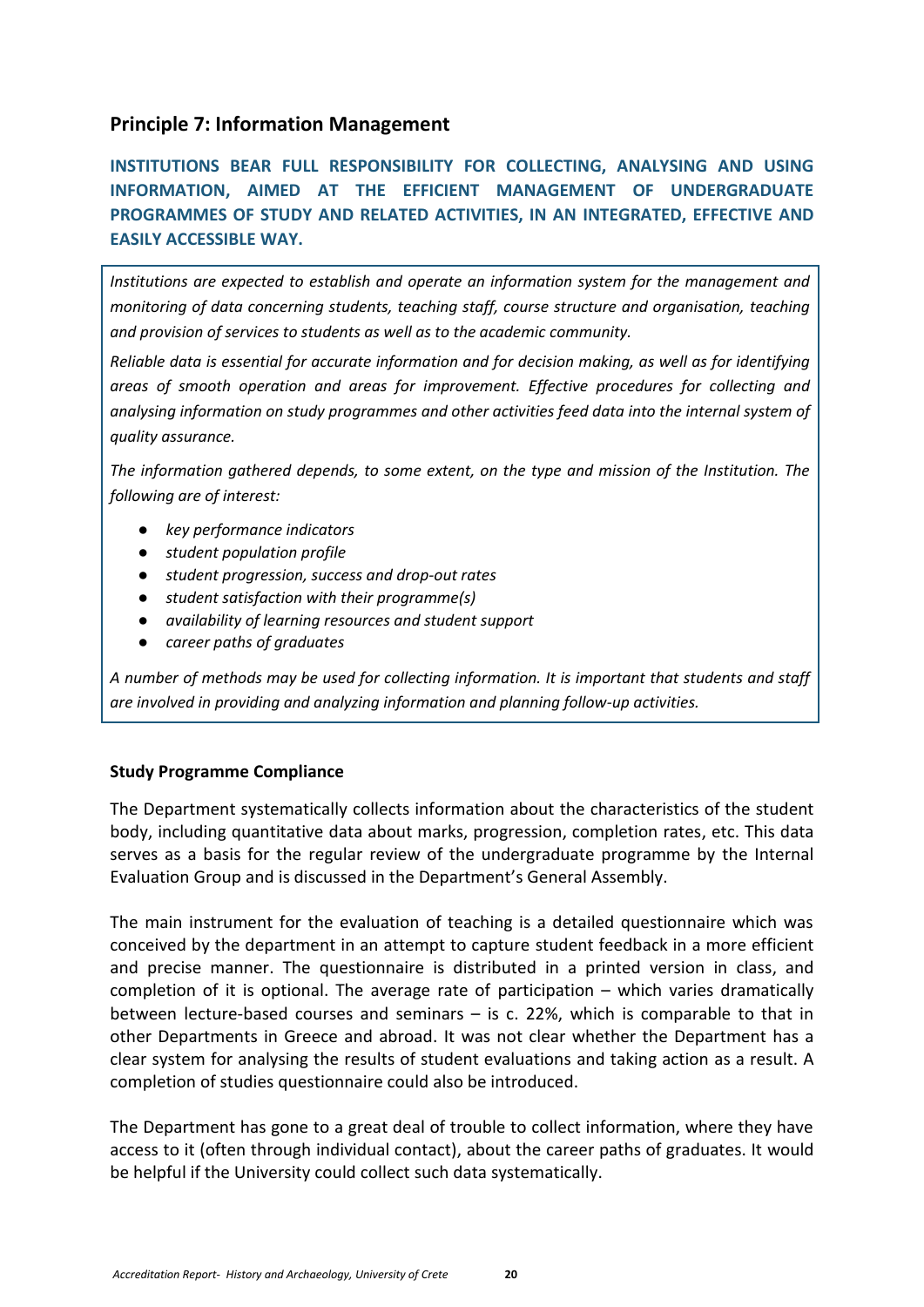## **Panel Judgement**

| <b>Principle 7: Information Management</b> |  |
|--------------------------------------------|--|
| Fully compliant                            |  |
| Substantially compliant                    |  |
| Partially compliant                        |  |
| Non-compliant                              |  |

## **Panel Recommendations**

- **That the Department consider whether there is an adequate system for the analysis of** the results of student evaluations and for reporting to students any resulting actions.
- That the Department consider introducing an exit survey for students at point of completion of their studies.
- **That the University consider improving data collection on employment and career paths.**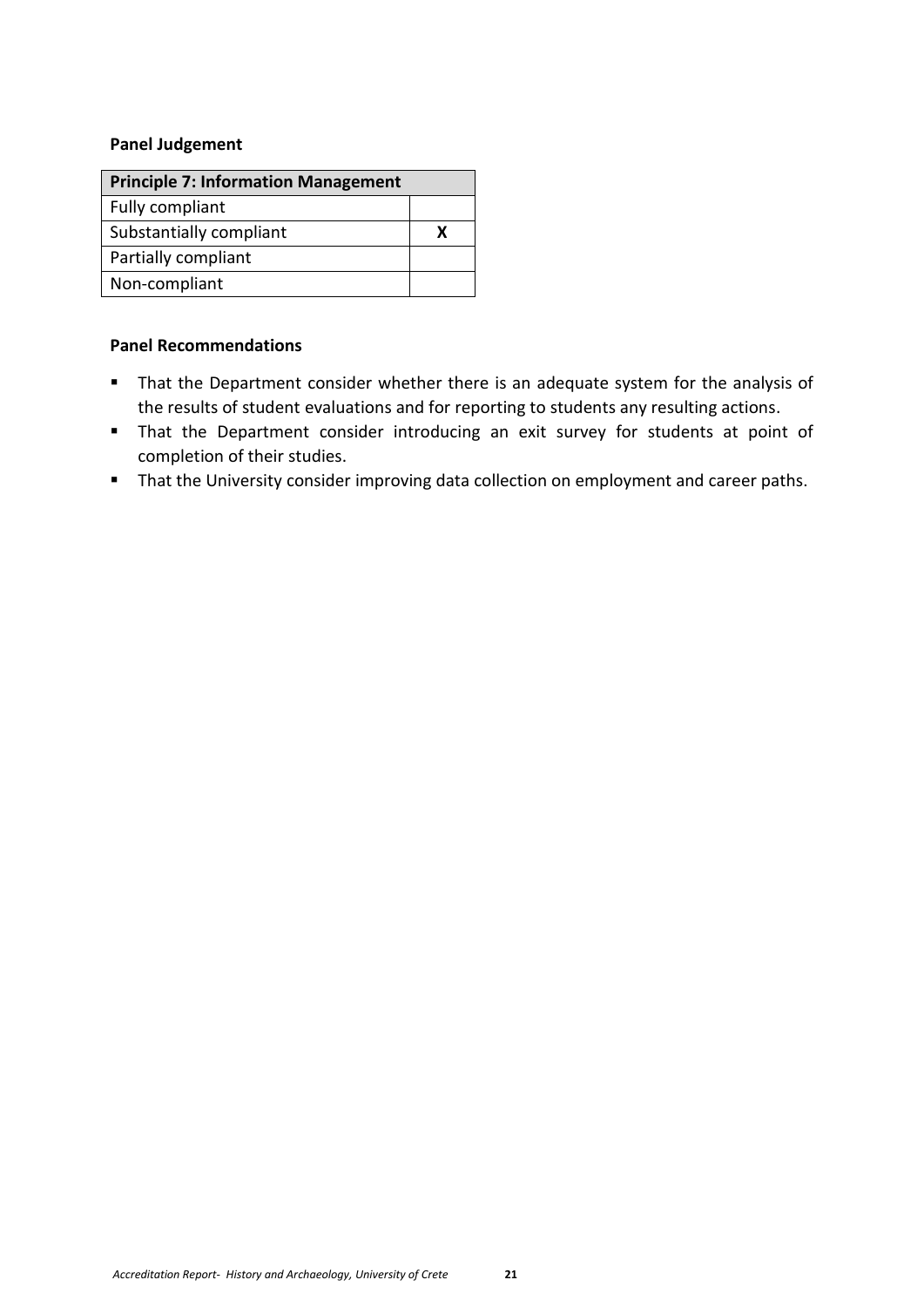## <span id="page-21-0"></span>**Principle 8: Public Information**

# **INSTITUTIONS SHOULD PUBLISH INFORMATION ABOUT THEIR TEACHING AND ACADEMIC ACTIVITIES WHICH IS CLEAR, ACCURATE, OBJECTIVE, UP-TO-DATE AND READILY ACCESSIBLE.**

*Information on Institution's activities is useful for prospective and current students, graduates, other stakeholders and the public.*

*Therefore, institutions and their academic units provide information about their activities, including the programmes they offer, the intended learning outcomes, the qualifications awarded, the teaching, learning and assessment procedures used, the pass rates and the learning opportunities available to their students, as well as graduate employment information.*

## **Study Programme Compliance**

The departmental website, which was substantially revised in 2019, provides in a clear manner in both Greek and English all information relevant to the study programme and the research activities of its academic staff. The Department's policy for quality assurance is also available online. Information is clear, up-to-date and easily accessible. Course outlines are available in the Department's Study Guide which is also available online, as is detailed information, and select bibliography, for each course.

The Department organises a number of activities which are aimed at the local community. Public lectures and other events take place regularly in the Department's historical building in the old town of Rethymnon, which attract wide interest and contribute to the dissemination of scientific research to a broader audience. In addition, the Annual Meeting of the Department of History and Archaeology (ΕΣΤΙΑ), which takes place at different locations around Crete, enhances the visibility of the Department beyond academia.

#### **Panel Judgement**

| <b>Principle 8: Public Information</b> |  |
|----------------------------------------|--|
| Fully compliant                        |  |
| Substantially compliant                |  |
| Partially compliant                    |  |
| Non-compliant                          |  |

#### **Panel Recommendations**

None.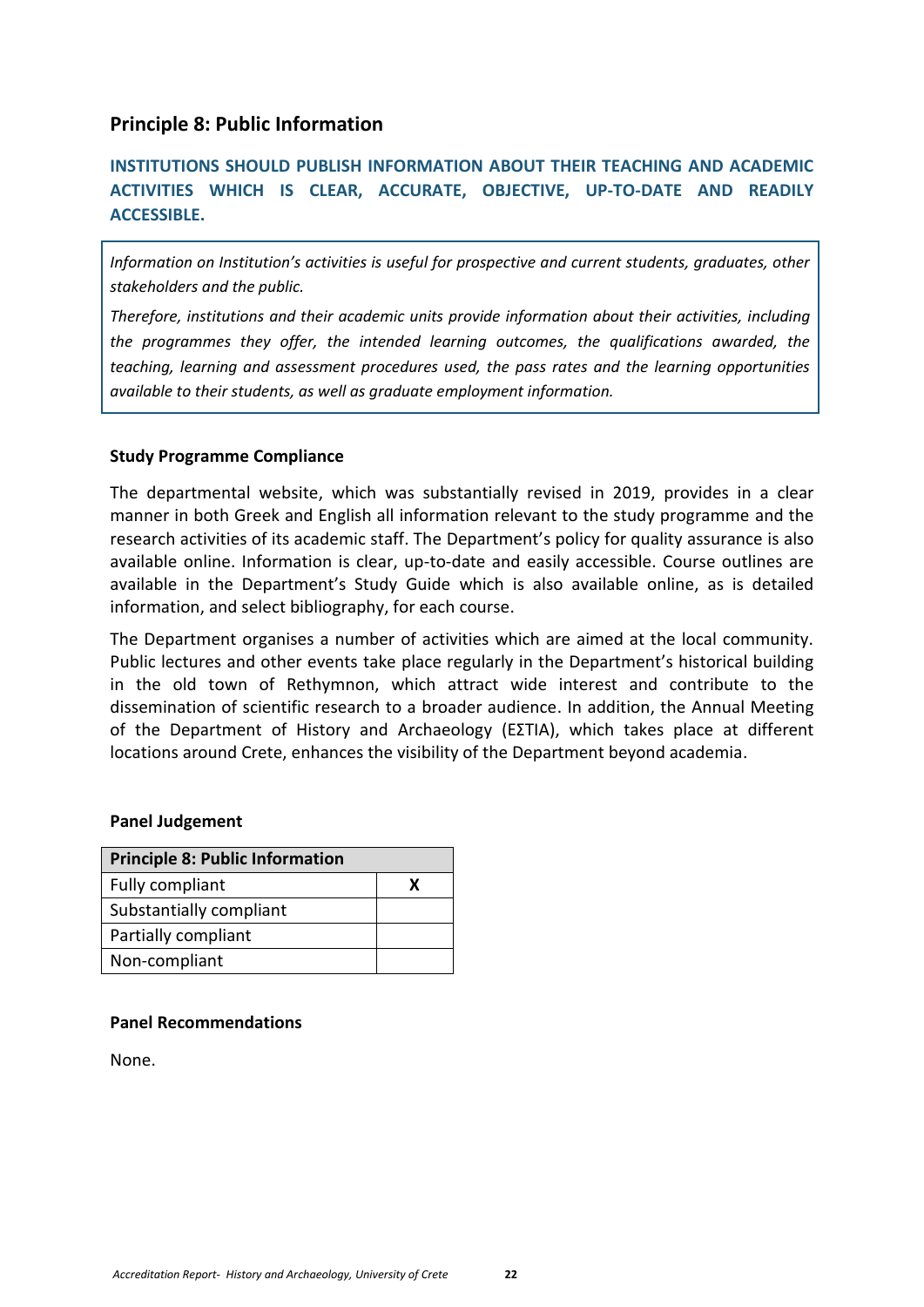# <span id="page-22-0"></span>**Principle 9: On-going Monitoring and Periodic Internal Review of Programmes**

**INSTITUTIONS SHOULD HAVE IN PLACE AN INTERNAL QUALITY ASSURANCE SYSTEM FOR THE AUDIT AND ANNUAL INTERNAL REVIEW OF THEIR PROGRAMMES, SO AS TO ACHIEVE THE OBJECTIVES SET FOR THEM, THROUGH MONITORING AND AMENDMENTS, WITH A VIEW TO CONTINUOUS IMPROVEMENT. ANY ACTIONS TAKEN IN THE ABOVE CONTEXT SHOULD BE COMMUNICATED TO ALL PARTIES CONCERNED.**

*Regular monitoring, review and revision of study programmes aim to maintain the level of educational provision and to create a supportive and effective learning environment for students.*

*The above comprise the evaluation of:*

- *the content of the programme in the light of the latest research in the given discipline, thus ensuring that the programme is up to date;*
- *the changing needs of society;*
- *the students' workload, progression and completion;*
- *the effectiveness of the procedures for the assessment of students;*
- *the students' expectations, needs and satisfaction in relation to the programme;*
- *the learning environment, support services and their fitness for purpose for the programme*

*Programmes are reviewed and revised regularly involving students and other stakeholders. The information collected is analysed and the programme is adapted to ensure that it is up-to-date. Revised programme specifications are published.*

## **Study Programme Compliance**

The programme was evaluated internally by the University of Crete's Quality Assurance Unit in March 2020.

The Department's Committee of Internal Evaluation (ΟΜΕΑ) and its Study Programme Committee review the study programme on an annual basis, taking into account the results of student evaluation questionnaires on the previous year's teaching. The Study Programme Committee reports to the Department's General Assembly, which has final responsibility for the curriculum. At its May meeting, the General Assembly approves the range of modules to be offered for the following year. The modules offered change in their entirety from year to year, as a result of the Department's policy of not repeating options until three years have passed; it was not clear to the Panel how much influence the Study Programme Committee or the General Assembly have on the range of options to be offered or the methods of assessment.

Recent important changes of curriculum include the combining of the two separate pathways in Ancient and Medieval History and Modern and Contemporary History into a single unified History pathway (2014), and the addition of two modules on Teaching the Past, to form the core of the new Teaching Qualification which students may earn as part of their degree and which will qualify them for teaching in secondary education.

The Panel was not aware whether consideration is given in the design of the programme to student progression from the start of their studies to the end and to timely completion rates. As noted elsewhere in this report, the programme does not offer students a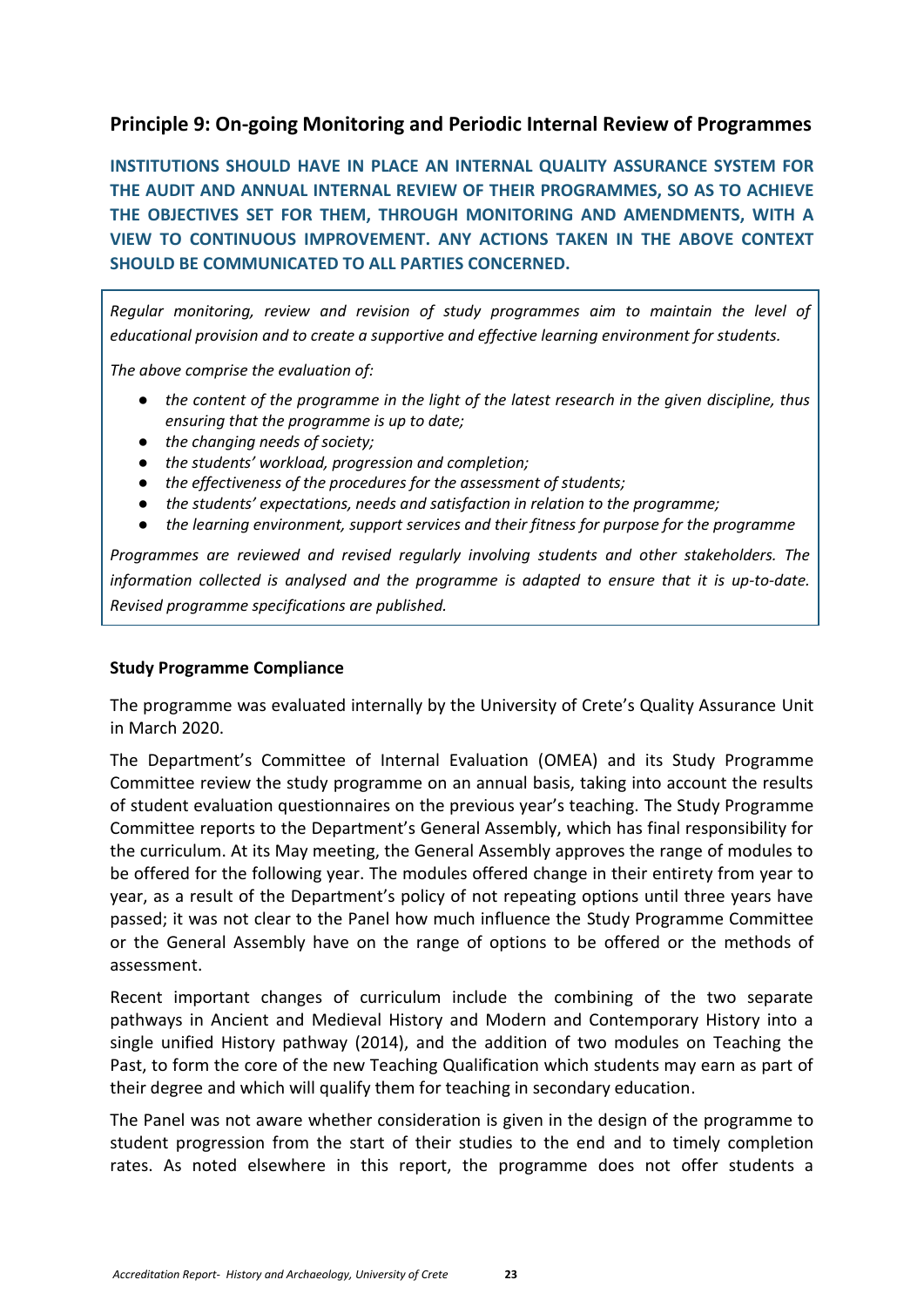structured chronological 'progression' from first to final years, beyond the facts that first year students are encouraged (but not obliged) to choose 'introductory' modules and are not allowed to take seminar modules.

## **Panel Judgement**

<span id="page-23-0"></span>

| <b>Principle 9: On-going Monitoring and Periodic Internal</b> |   |
|---------------------------------------------------------------|---|
| <b>Review of Programmes</b>                                   |   |
| Fully compliant                                               | x |
| Substantially compliant                                       |   |
| Partially compliant                                           |   |
| Non-compliant                                                 |   |

## **Panel Recommendations**

None.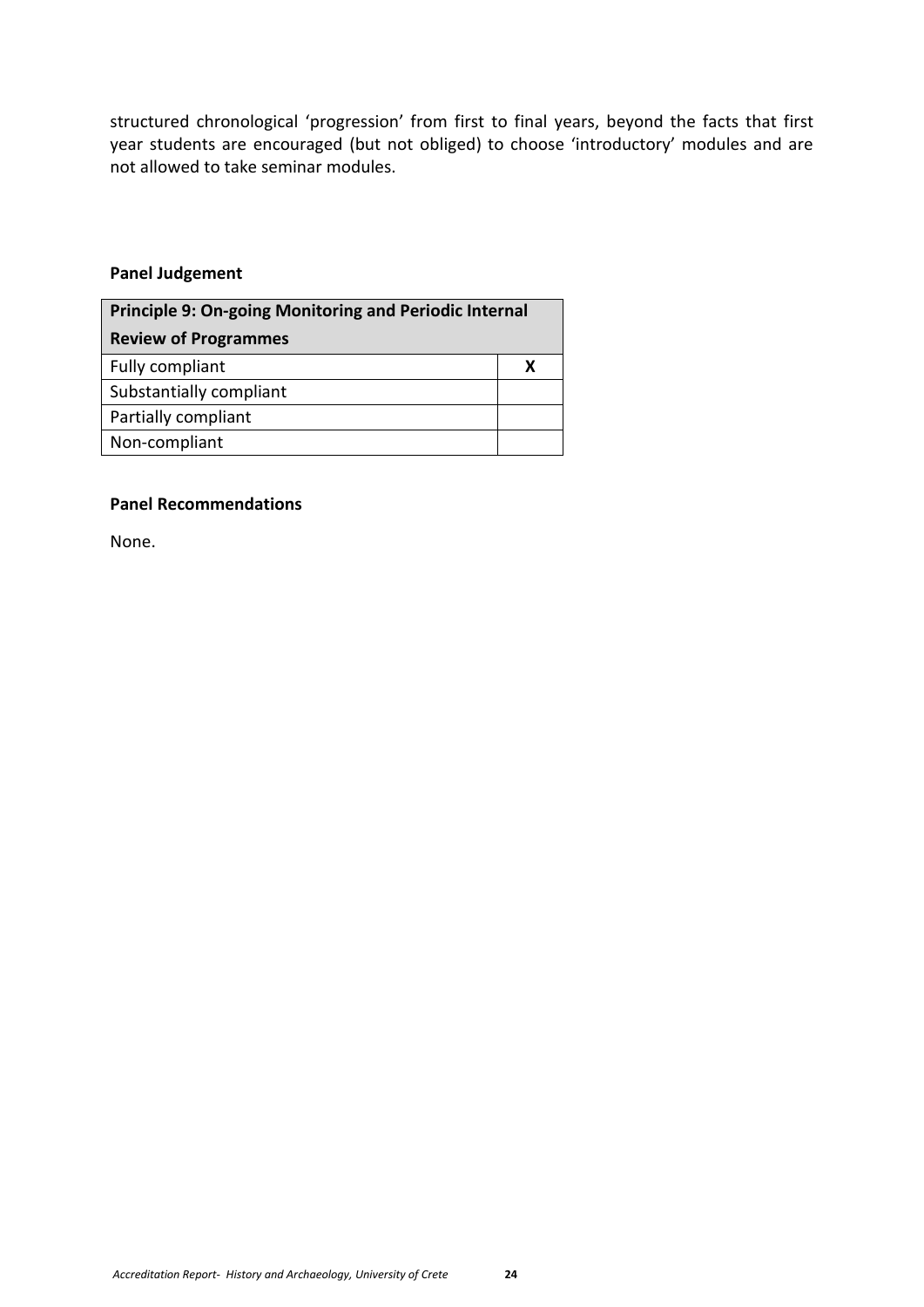# <span id="page-24-0"></span>**Principle 10: Regular External Evaluation of Undergraduate Programmes**

# **PROGRAMMES SHOULD REGULARLY UNDERGO EVALUATION BY COMMITTEES OF EXTERNAL EXPERTS SET BY HAHE, AIMING AT ACCREDITATION. THE TERM OF VALIDITY OF THE ACCREDITATION IS DETERMINED BY HAHE.**

*HAHE is responsible for administrating the programme accreditation process which is realised as an external evaluation procedure, and implemented by a committee of independent experts. HAHE grants accreditation of programmes, with a specific term of validity, following to which revision is required. The accreditation of the quality of the programmes acts as a means of verification of the compliance of the programme with the template's requirements, and as a catalyst for improvement, while opening new perspectives towards the international standing of the awarded degrees.*

*Both academic units and institutions participate in the regular external quality assurance process, while respecting the requirements of the legislative framework in which they operate.*

*The quality assurance, in this case the accreditation, is an on-going process that does not end with the external feedback, or report or its follow-up process within the Institution. Therefore, Institutions and their academic units ensure that the progress made since the last external quality assurance activity is taken into consideration when preparing for the next one.*

## **Study Programme Compliance**

The Department was subject to formal External Evaluation in 2010, an evaluation which looked at not only the undergraduate study programme, but also postgraduate teaching and research. The 2010 External Evaluation Report had two main recommendations in relation to the undergraduate programme:

1. that the programme be more clearly structured with the introduction of compulsory modules for first and second years, and more guidance offered to students.

2. that efforts be made to ensure students complete within the prescribed period of 4 years.

The Department has responded to the first recommendation by introducing a small number of optional introductory modules, and by appointing and increasing the number of Academic Advisors.

We are not aware of action being taken in regard to the second recommendation, and the number of students completing within 4 years remains low. The Panel recognises that this is a problem common to many Greek universities, but urges the Department to consider whether the design of the programme of studies might be adjusted to support timely completion.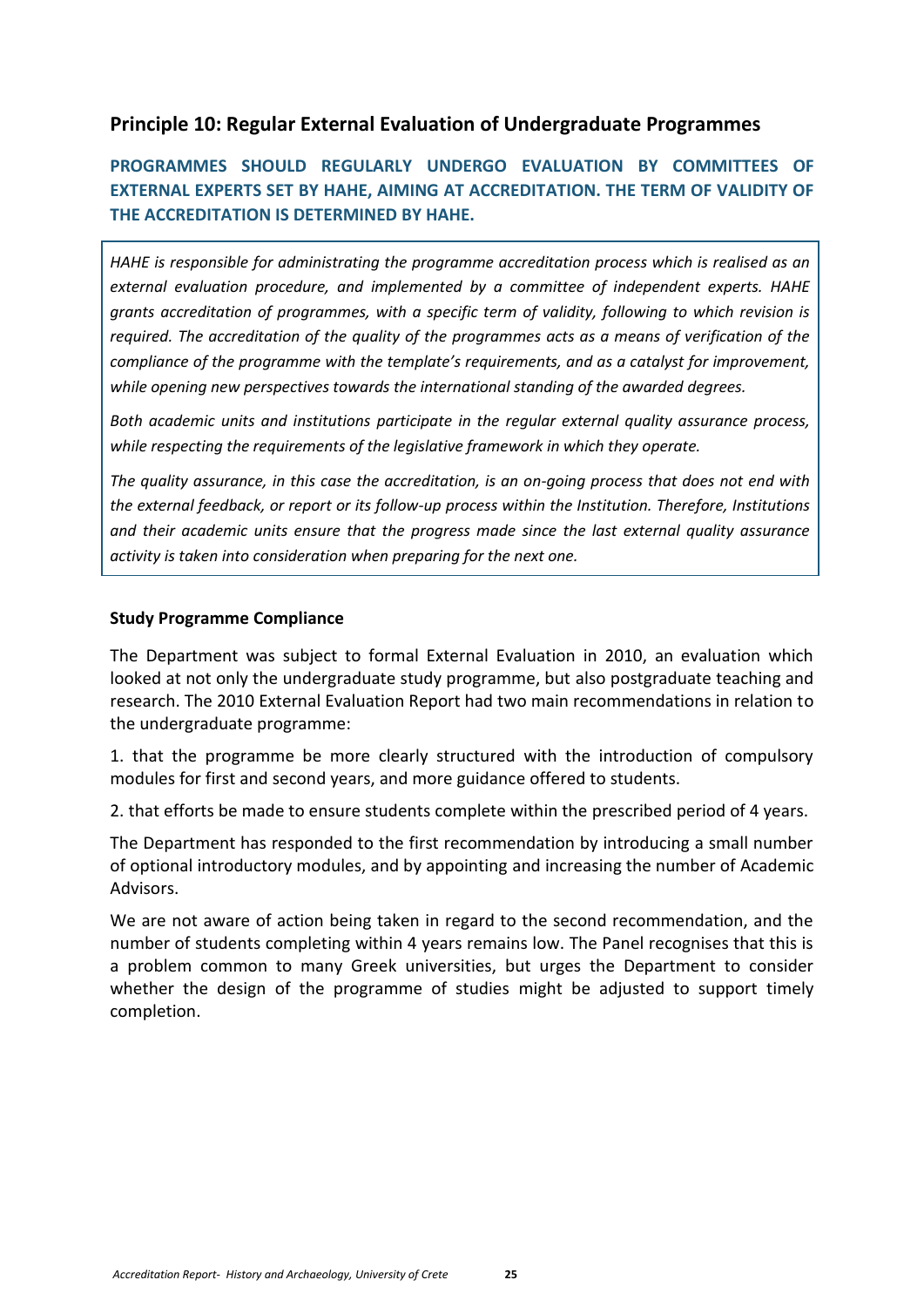# **Panel Judgement**

<span id="page-25-0"></span>

| <b>Principle 10: Regular External Evaluation of Undergraduate</b> |   |
|-------------------------------------------------------------------|---|
| <b>Programmes</b>                                                 |   |
| Fully compliant                                                   |   |
| Substantially compliant                                           | х |
| Partially compliant                                               |   |
| Non-compliant                                                     |   |

## **Panel Recommendations**

 That the Department consider to introduce a clear structure in the design of the Study Programme for improving completion rates.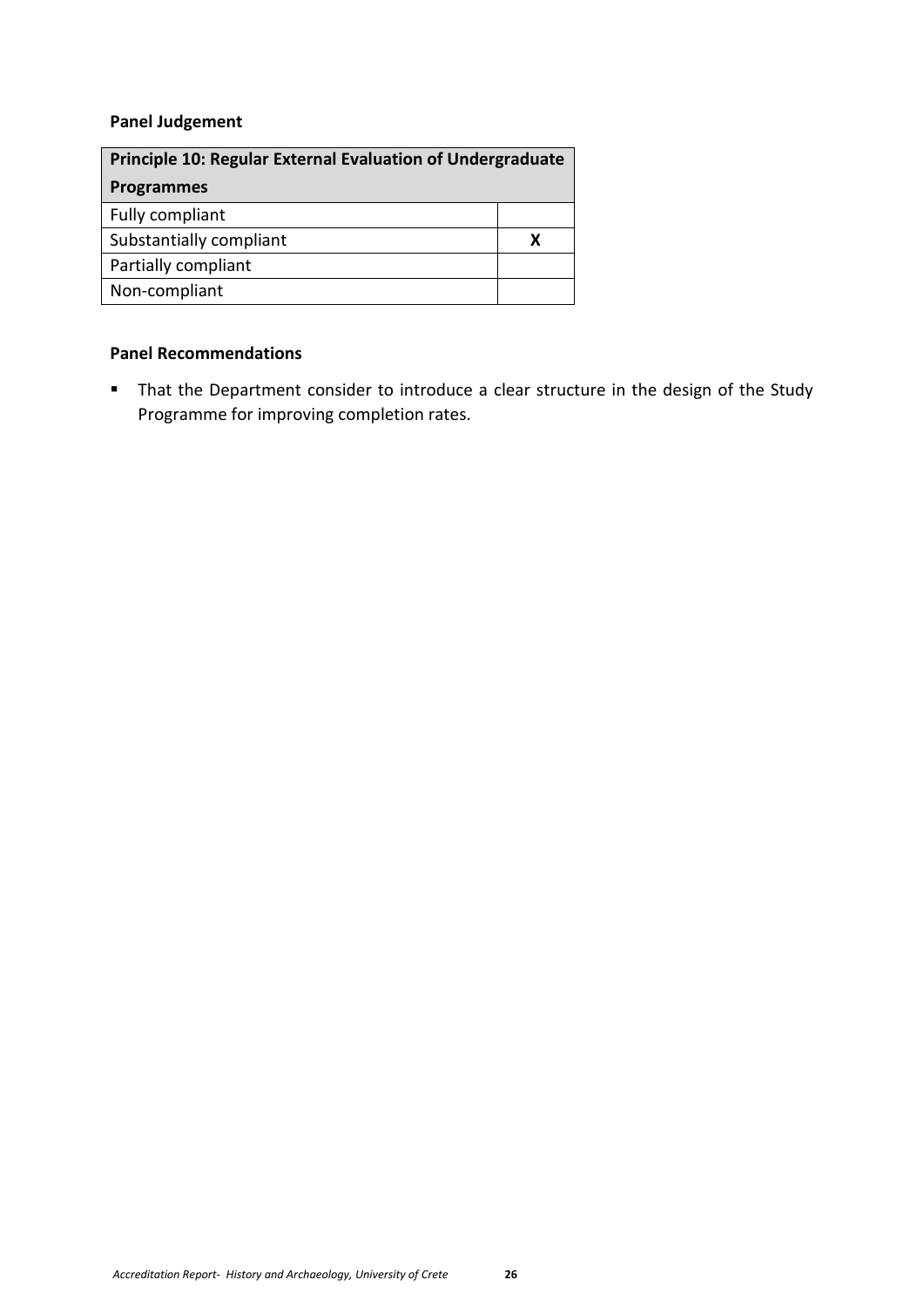## <span id="page-26-0"></span>**PART C: CONCLUSIONS**

# <span id="page-26-1"></span>**I. Features of Good Practice**

- The expertise and hard work of teaching staff.
- The strong link between research and teaching.
- The breadth of the programme content, and the amount of student of choice in crafting their programme.
- The provision of seminar courses, and the opportunity for students to be assessed by essay and presentation.
- **The clear provision of information about all aspects of the programme, in both Greek** and English, through the Department's website.

# <span id="page-26-2"></span>**II. Areas of Weakness**

- **The Study Programme is only lightly structured.**
- **The number of students completing within 4 years remains low.**

# <span id="page-26-3"></span>**III. Recommendations for Follow-up Actions**

That the Department consider:

- Enabling stronger participation of students in the shaping of the Study Programme and the review of its quality.
- Introducing an obligatory curriculum of introductory courses to lay the foundations for more specialised study in later years.
- **Broadening the forms of assessment.**
- Encouraging students to gain more and earlier experience of academic writing and argumentation.
- Introducing structural changes to the programme, i.e. a clearer and more graduated progression from the first year of study to the final year.
- Whether there is an adequate system for the analysis of the results of student evaluations and reporting to students any resulting actions.
- Introducing an exit survey for students at the point of completion of their studies

That the University consider:

- **IMPROVING PROCESSES for dealing with student appeals.**
- **IMPROPIED 19 Improving data collection on employment and career paths.**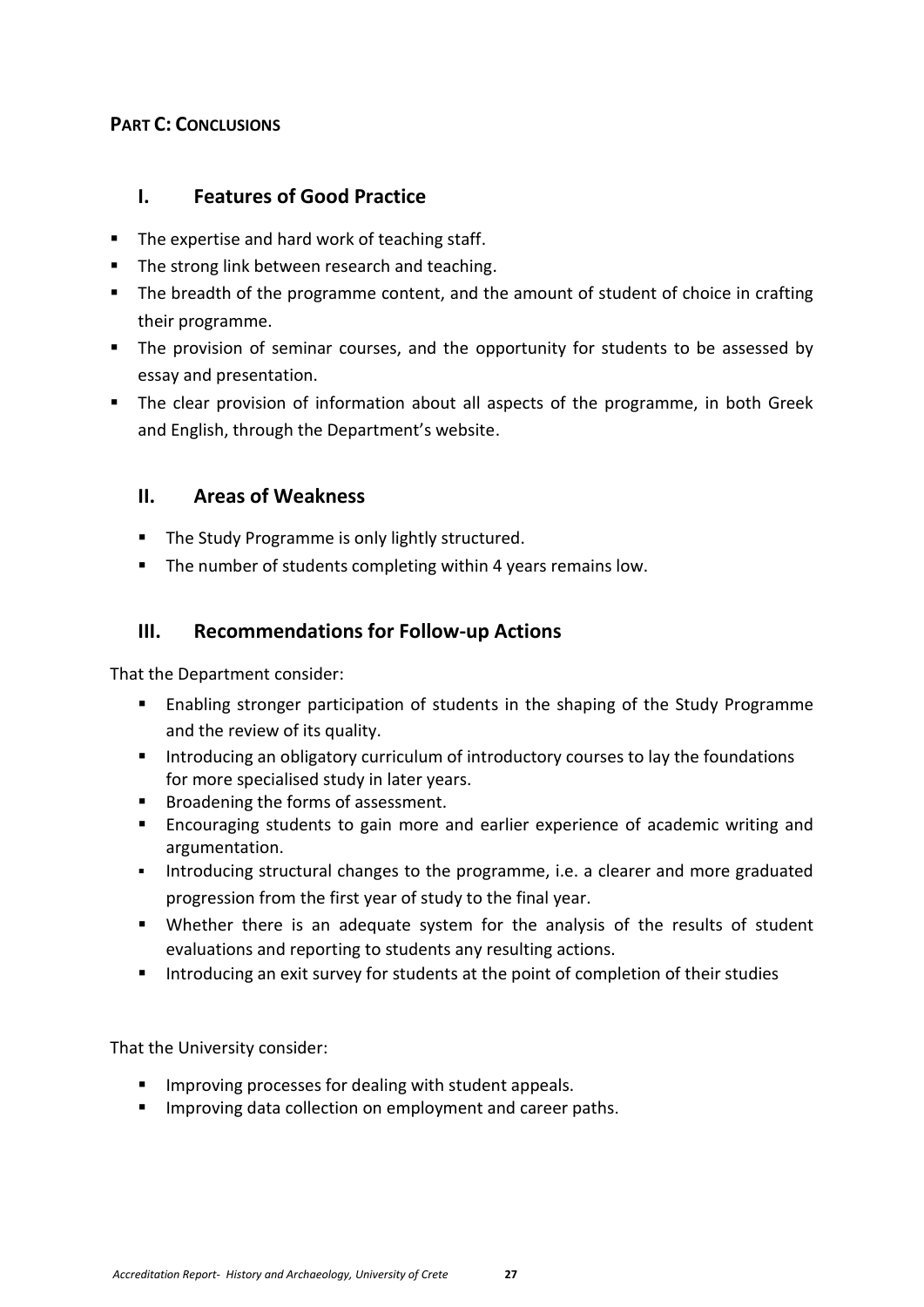# <span id="page-27-0"></span>**IV. Summary & Overall Assessment**

The Principles where full compliance has been achieved are: **1, 3, 5, 6, 8, 9.** The Principles where substantial compliance has been achieved are: **2, 4, 7, 10.** The Principles where partial compliance has been achieved are: **None** The Principles where failure of compliance was identified are: **None**

| <b>Overall Judgement</b> |  |
|--------------------------|--|
| Fully compliant          |  |
| Substantially compliant  |  |
| Partially compliant      |  |
| Non-compliant            |  |